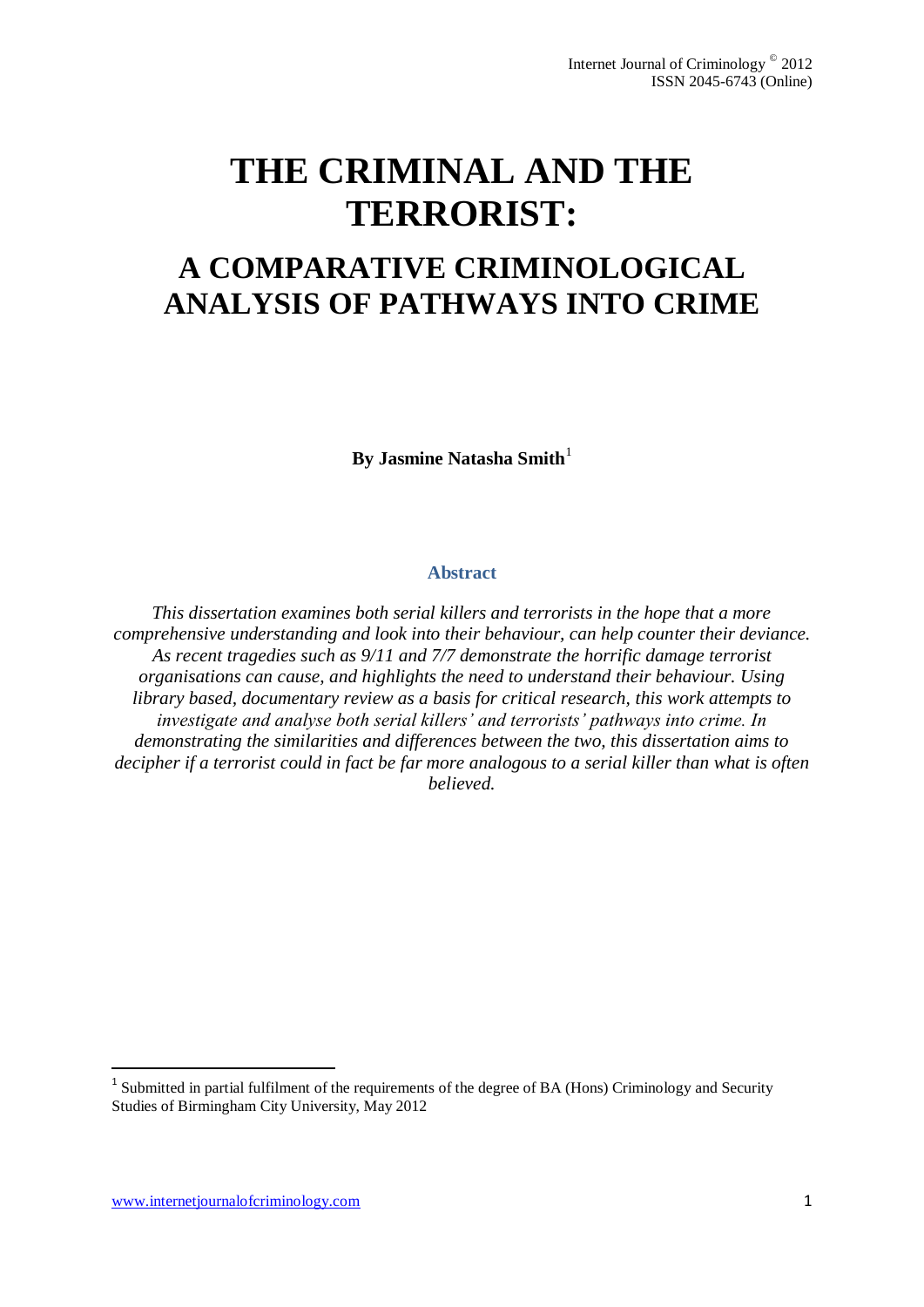## **Acknowledgements**

I would like to thank my friends and family for supporting me through my research. My sister, for patiently correcting my grammar, my dear friend Oliver Nayar for always encouraging me to achieve my full potential, my Mother for always believing in me and Gavin Barnett for financially supporting me. I would also like to express my deepest appreciation to my advisor, Dr Kassim Noor Mohamed for assisting me though the whole process and offering invaluable advice.

## **List of Abbreviations**

| FBI        | Federal Bureau of Investigation   |
|------------|-----------------------------------|
| <b>JDA</b> | <b>Ulster Defence Association</b> |
| IR A       | <b>Irish Republican Army</b>      |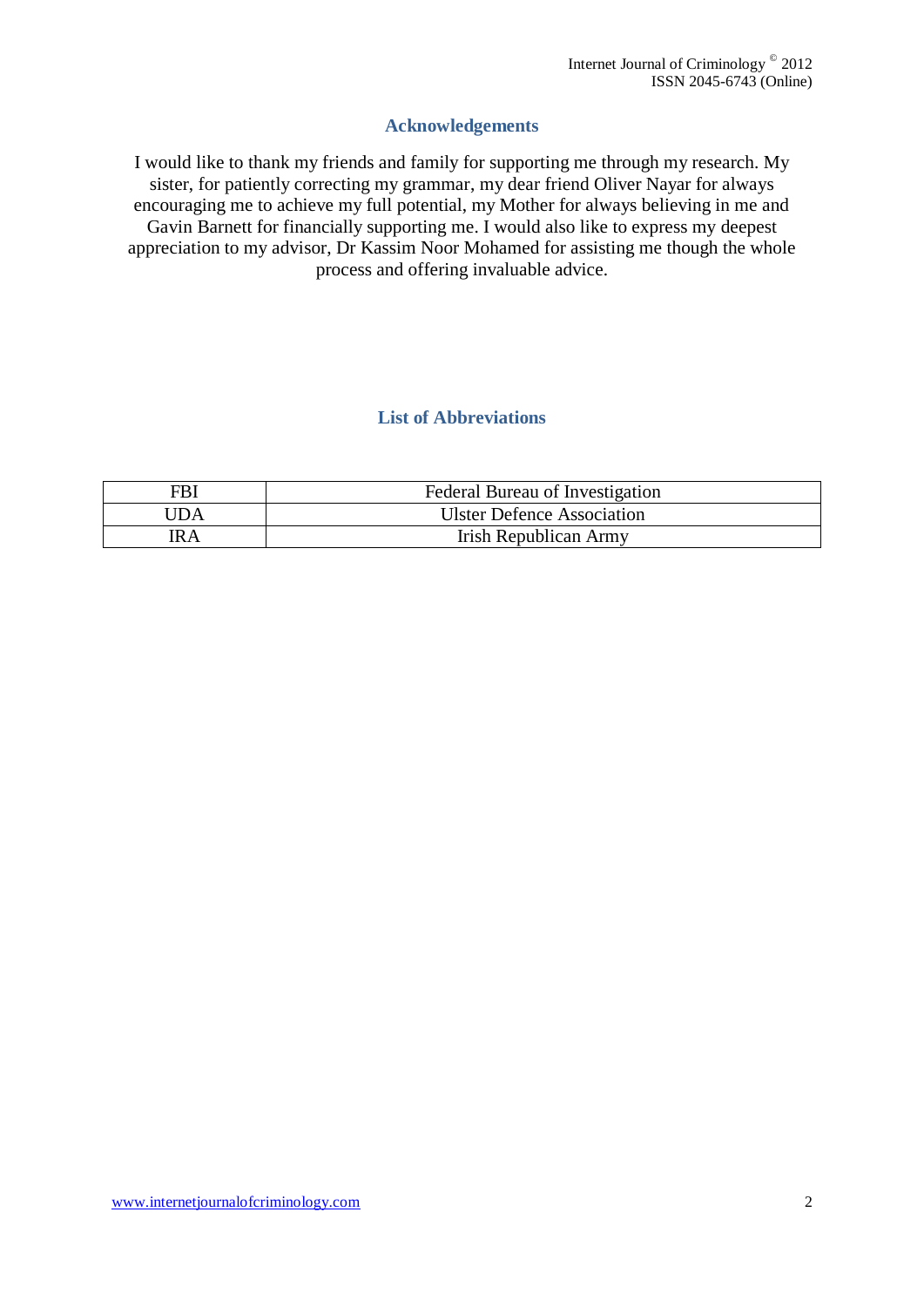#### **1. Introduction**

By using different criminological theories and comparing their actions, this research project aims to take a comparative look at criminals' pathways into crime. Recent terrorist attacks and threats have elevated the public's fear. Catastrophic occurrences, such as the 9/11 attacks, highlight a need to apply criminological explanations to the perpetrators' behaviour in a bid to stop future attacks.

It has been argued that political science has had the monopoly of explanations of terrorism, followed closely by religion, making it hard to compare terrorists with other criminals. Therefore by using criminological explanations to explain acts of terrorism, their motives can then be compared to decipher the similarities and differences between the two. Gaining an understanding of a terrorist's motives and causes, can help towards creating an effective, widespread counterterrorism strategy. By understanding criminals' individual characteristics, taking into account contextual and distinct factors, better functioning crime prevention strategies could be put into place.

This research project is about pathways into criminality and a comparison of serial killers and terrorists. It is not intended to be a comprehensive history of serial murder and terrorist activity, but an attempt to understand what motivates both serial killers and terrorists, with the hope of finding a common ground between the two. The strategy put forward in this research project is the use of secondary research to establish the aims of this extended research project. This research project will first define and categorise both phenomena before going on to apply criminological theories, which are generally applied to the 'common criminal', however disregards terrorism. Further comparative analysis will then be applied to both similar and dissimilar aspects of serial killing and terrorists, leading to a conclusion which hopes to establish whether terrorists are more comparable to a serial killer than previously believed. The first chapter will examine the methods used in this research project.

In the coming chapters criminological theories that have been traditionally applied to the 'common criminal' will be applied to both terrorists and serial killers. Social disorganisation theory and strain theory coupled with psychological explanations will be used to understand their behaviour. This research project will then provide an analytical exploration into their behaviour by investigating why evil people commit random acts of kindness and their motivations in terms of religion. Before providing additional comparative analysis by examining similar and dissimilar traits such as rouses, sexual deviancy and charisma. A table will then be provided to assist in the comparison, combined with a detailed table analysis. The conclusion will then be discussed.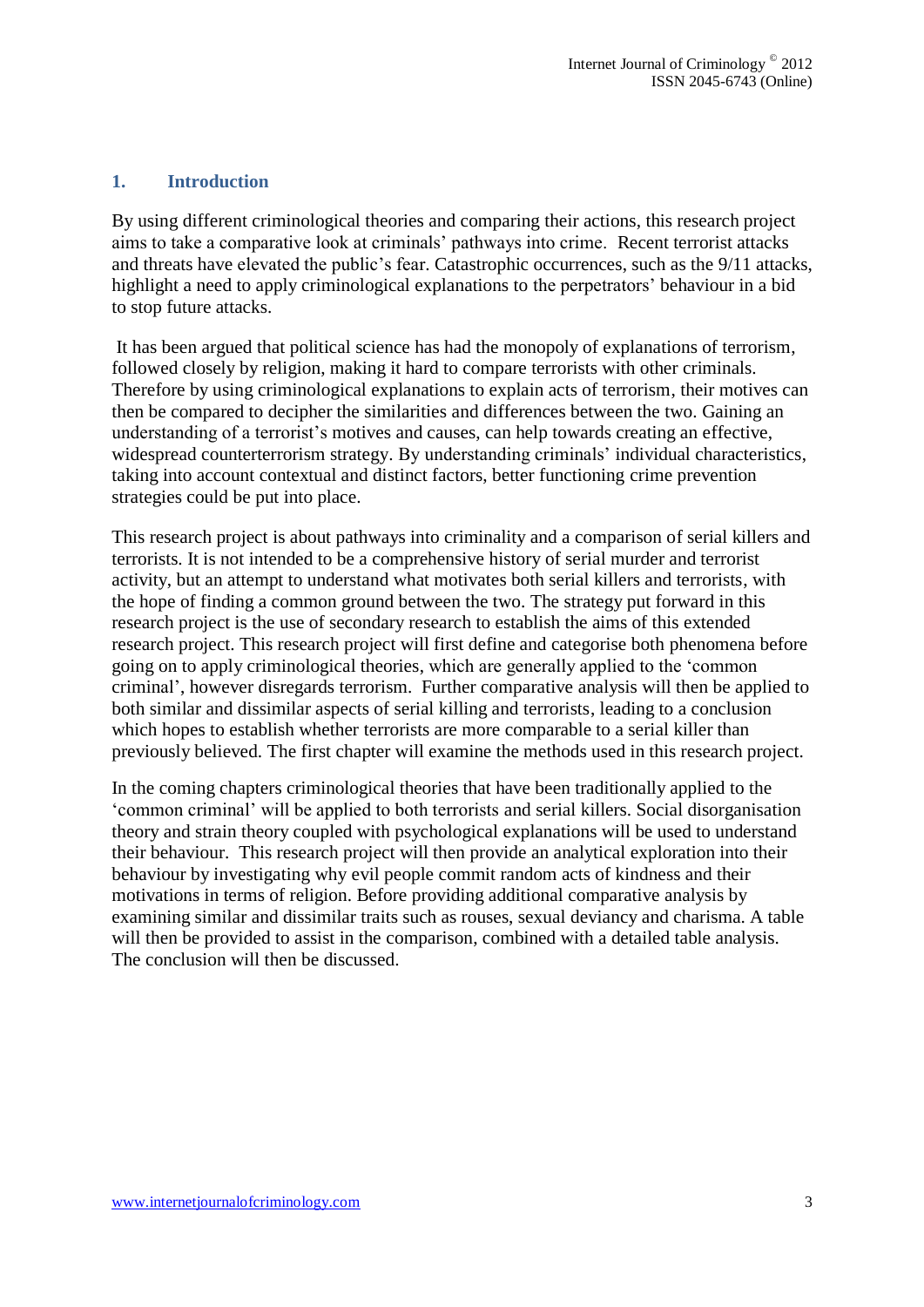## **2. Methodology**

Methodology can be understood, in a limited sense, to mean the various kinds of methods used for gathering data (Hirsjärvi and Hurme, 1985). The method used in this research project is qualitative research which is defined as 'an inductive view of the relationship between theory and research, whereby the former is generated out of the latter' (Bryman, 2001, p264). To generate theory analysis of 'words' rather than numbers to provide effective qualitative research, however to ensure research is correct, information obtained needs to be credible. Reznik (2011) states the 'importance of promoting the aims of research, such as knowledge, truth, and avoidance of error…. prohibitions against fabricating, falsifying, or misrepresenting research data promote the truth and avoid error' allowing for credible research to be obtained.

Secondary research has been used in this research project due to the limitations in time and issues relating to researcher safety and ethics. It would have been ideal to gain information through interviews and questionnaires with offenders. It is however recognised by FBI agents and offender profilers, that unless you are a psychiatrist or a police officer who has unique access to the penal system, it is almost impossible to interview a serial killer (Berry-Dee, 2003, p6). It is even harder to gain first-hand information from terrorists due to their secrecy and nature of their attacks. Using tactics such as suicide bombs renders it impossible to gain information. The lack of access to first hand research only allows for exploration of pathways into crime to be studied through secondary research. Therefore, the only possible method would be a library based documentary review and analysis. Although no 'new' raw data will be produced, examining and evaluating existing data through journals, news reports, books, academic texts and any other significant resources would provide a valuable objective.

In addition to library based information shown above, the use of internet resources was instrumental, giving access to many documents which were otherwise unobtainable. Use of the internet allows for Up-to-date news from around the world and diversity of information. Access to online news articles and other authoritative websites allowed for additional information to be gathered for analysis. Using reputable sources, such as 'The Guardian Online', granted real time accounts of dependable knowledge. In addition 'Google Scholar' provided invaluable resources and access to a lot of information to gain wide ranging views and empirical support. Coomber (1997) highlights that 'vast population of all kinds of individuals and groups may be more easily reached than ever before, across geographical borders, and even continents'. The use of the internet is imperative to this research project as it analyses criminals across the world. This project could not have been affectively completed without the use of the internet

By using case studies, rich and detailed information is able to be obtained, analysed and then applied to different situations. Case studies allow for the research to not be affected by the researchers' preconceptions. Eisenhardt (1989, p546) states that 'constant juxtaposition of conflicting realities tends to unfreeze thinking, and so the process has the potential to generate theory with less researcher bias than theory built from incremental studies or armchair, axiomatic deduction'. Case studies allow for detailed analysis of serial killers and terrorists and enable a thorough comparison. Detailed information allows for a more sufficient analysis, therefore a more reputable theory can be established. Yin highlights that 'case studies can involve either single or multiple cases, and numerous levels of analysis' (1981, p58-65). Multiple cases are examined in this research project to get a wider range of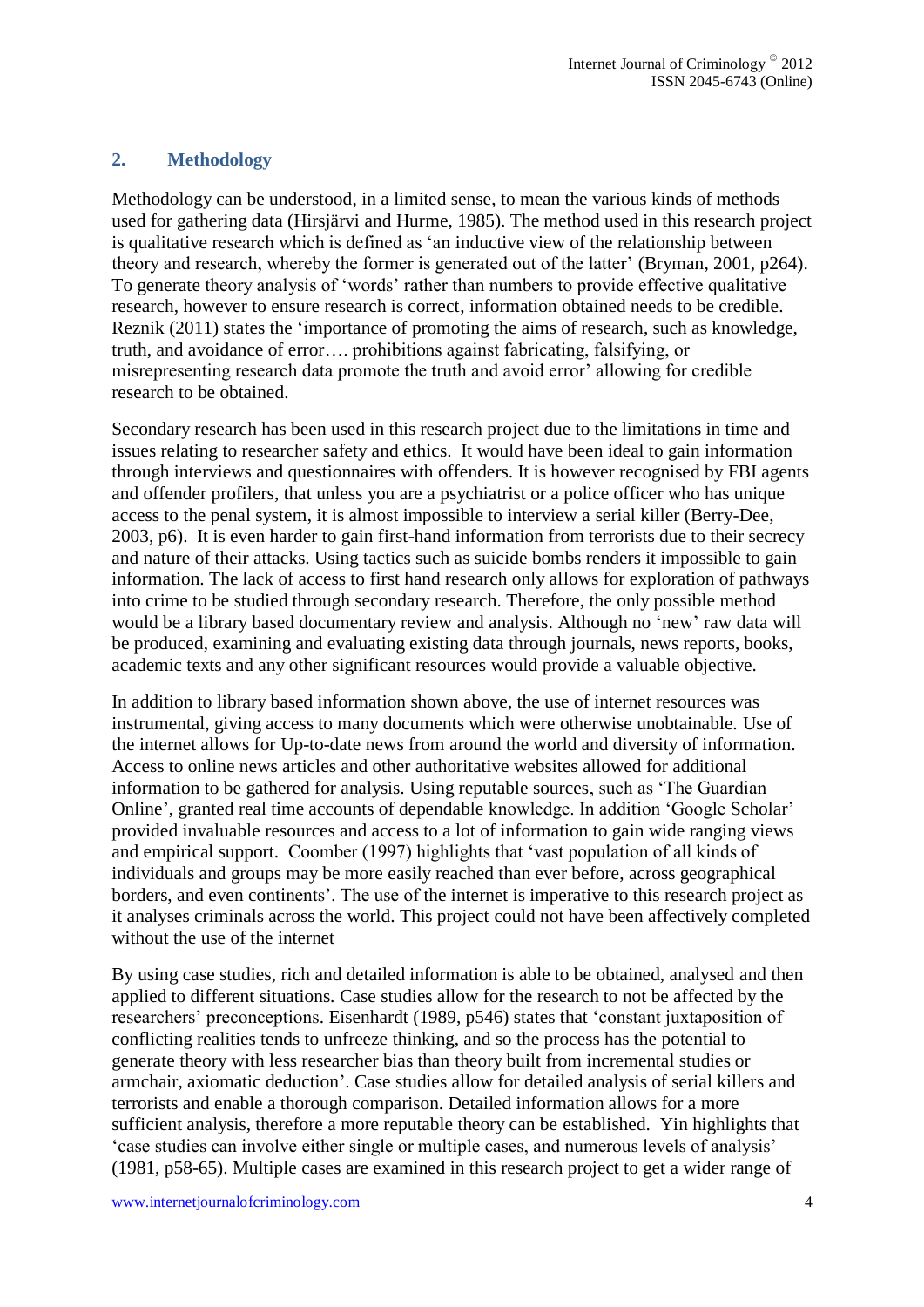information however, due to the secret lives of terrorists it is problematic to obtain detailed information for analysis, resulting in multiple use of the same case study in different contexts.

Cross cultural studies will be used when analysing and comparing both serial killers and terrorists. Cross-cultural research refers to 'empirical studies carried out among members of various cultural groups who have had different experiences that lead to predictable and significant difference in behaviour' (Brislin, 1976, p1). This can help to explain whether their pathways into crime are a result of their environment and allows for further critical analysis. Cross cultural studies allow for a larger sample of criminals to be analysed however, due to the shear amount of terrorist organisations, for this research project the main focus will be on Islamic terrorism (Al-Qaida) and nationalist terrorism relating to the conflict in Northern Ireland (UDA, IRA). Furthermore, as America has the majority of serial killers many of the serial killers used are American.

The advantages of using secondary research include factors such as no ethical breaches. All information obtained is within the public domain therefore there is no issues with informed consent, additionally no human participants will be researched therefore there is no need for debriefing. When conducting first-hand research on sensitive subjects such as the victims of crime, ethical complications arise as it could induce unwanted reminiscence of their victimisation thus causing psychological harm. It is therefore 'fairer' to conduct research of secondary data, although sensitivity of the victim still needs to be accounted. There is an inability of victims of crime within this dissertation to give their informed consent however; all research will be tackled sensitively. Ignoring victimisation is ignoring the costs of not analysing terrorist and serial killer behaviour which could help counter it.

'Moral integrity of the researcher is a critically important aspect of insuring that the research process and a researcher's findings are trustworthy and valid' (Hessebiber, 2005, p86). False information could cause psychological harm therefore moral integrity is imperative. All secondary information and studies will be referenced accordingly so there are no issues with plagiarism, or false information. This research project aims to compare evil and dangerous people, conducting first-hand research such as interviews and observation is too hazardous; therefore secondary research has been used. Secondary research allows for research to be carried out affectively however, without any risk to the researcher.

To provide an authentic research project issues, of validity need to be examined. To keep the research valid, measures to eradicate researcher bias need to be put in place. Interpretation must be valid and integrity evidenced. 'Evidence should substantiate investigators' interpretations to guard against distortion or conjecture' (Maxwell, 1996). By paying attention to incompatible data the threat of invalid information can arise and therefore needs to be avoided. Due to little information on the subject of this research project creativity is important as it enhances innovation, challenging traditional thinking. However, 'all creativity must be grounded within the scientific process' (Thorne, 1997). The disadvantages of using secondary research are that all information comes from a second party, which could prove questionable. Therefore secondary research needs to be scrutinized, examining the reliability of its origins. Secondly issues of out of date information can arise when conducting secondary research, therefore the use of up to date news articles is imperative to provide valuable research.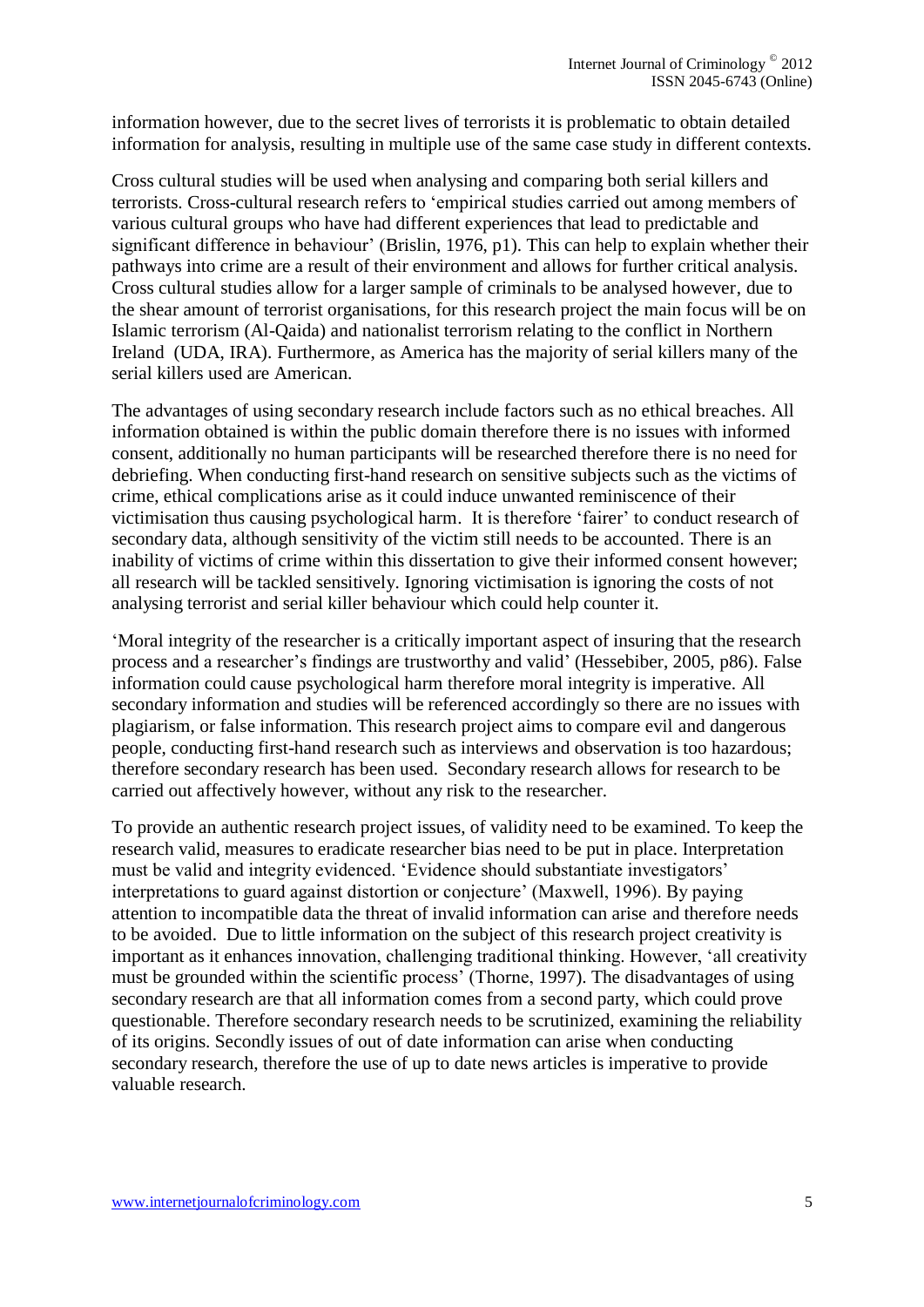#### **3. Definitions**

To provide context and a comprehensive analysis of serial killers and terrorist behaviour, these recurring themes and concepts, firstly, need to be defined.

#### **3.1 Serial killers**

Serial killing is defined in terms of time and the number of victims; this allows the phenomenon to be separated from other forms of multiple murders such as spree killers. The Federal Bureau of Investigation's (FBI) Behavioural Science Unit, define serial murder as 'three or more separate events with an emotional cooling-off period between homicides, each murder taking place at a different location' (Ressler, Burgess & Douglas, 1988, p139). This definition can allow complications for example, if a killer murdered three or more people with an emotional cooling-off period at the same location, by definition the killer would not be defined as a serial killer. Also definitional problems arise as it does not state how long the emotional cooling-off periods has to be. David Wilson professor of criminology provides a simpler definition stating 'the murderer would have to have killed 'three or more victims in a period of greater than 30 days' (Wilson, 2007, p34). This definition allows for the separation of other killers such as spree killer attacks, attacks such as the tragedy that struck Dunblane Primary School on 13<sup>th</sup> March 1996 when a gunman shot dead 16 five and six-year-olds and their teacher (Scraton, 2007, p82). Although the murderer killed far more than three children, it did not take place over a period of three days, therefore the gunman Thomas Hamilton is a spree killer rather than a serial killer.

#### **3.2 Terrorists**

Defining terrorists is equally problematic, to the extent that an international accepted definition can never be agreed on; as the well-known statement conveys 'one man's terrorist is another man's freedom fighter'. However, terrorist's objectives are to target and kill civilians; therefore even if their aims are for national liberation or political aims and their goals are authentic they are still terrorists, not freedom fighters. The establishment of a wildly accepted definition is essential to combating terrorism and creating affective counter terrorist strategies. Therefore for the purpose of comparison this research project defines terrorism as, the aim to create a political change though means of grave fear, violence and intimidation, more often attacks are designed to create mass casualties to intensify their political message.

It is clear from definitions that acts of terrorism and multiple murders differ, as although defining serial killing can be problematic, we are fully unable to create a common definition of terrorism. It is therefore self-evident that these two phenomena differ. Suleyman states in *Understanding Terrorism* 'that the lack of common definition of terrorism as a concept has been the focus of many scholars, interstate relations and international organisations' (Suleyman, 2007). Suleyman's research further highlights that problems arise in the definition of terrorism as it seems to depend on one's moral judgement.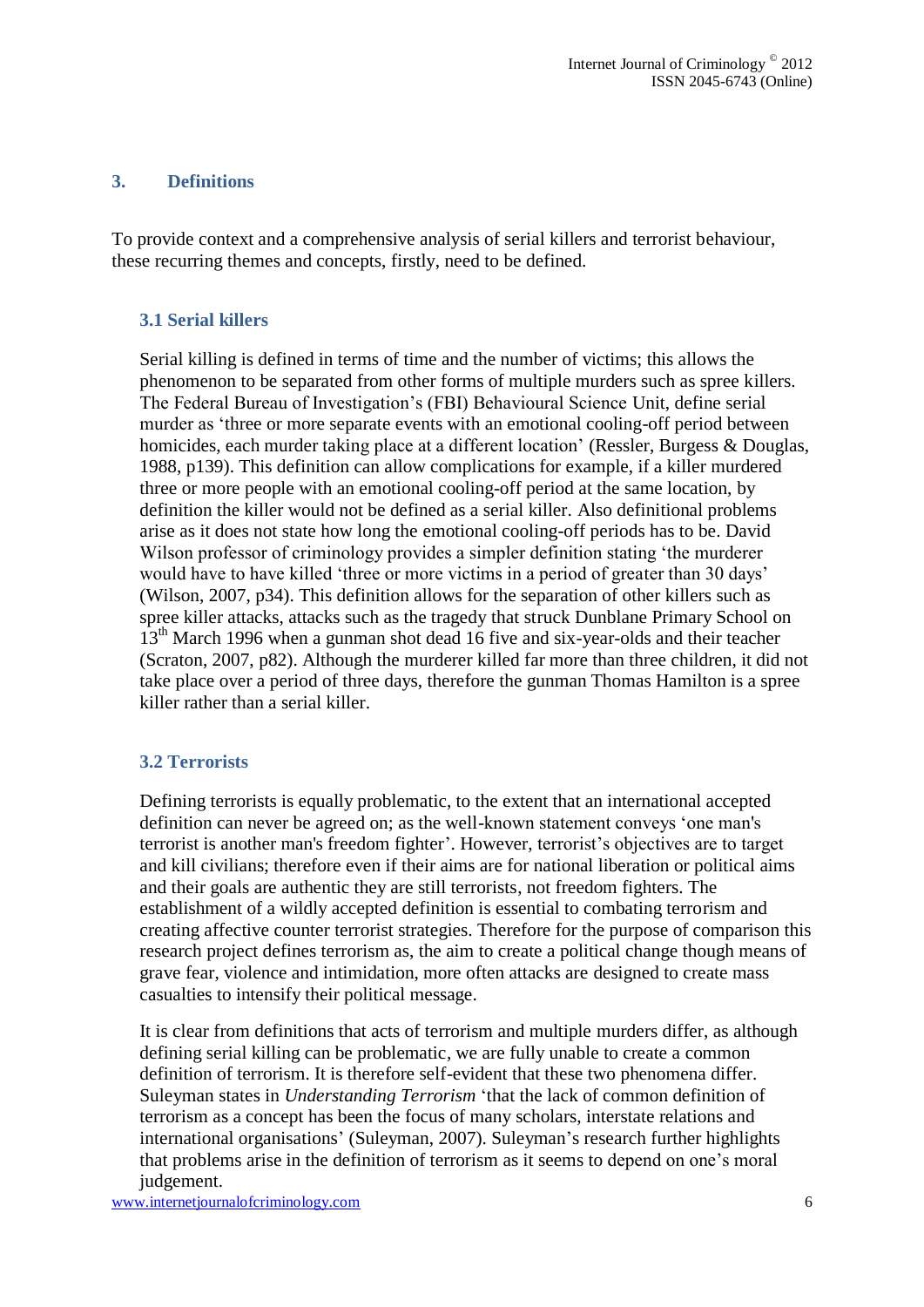As stated above difficulties arise in defining both serial killers and terrorists due to their ambiguities however; the ones provided above are affective for this research project. It would seem from analysis of these definitions that terrorists' violence erupts from a motivation of political change. However, within the serial killer definition there is no mention of motivations leading to the view that serial killers kill for the sake of killing, or in fact enjoy the pain they inflict. This is a big difference between terrorists and serial killers, it seems that terrorists have a 'reason' for their violence; although their motives aren't rational it's a reason nonetheless, and they use this to justify their violent behaviour. What these definitions seem to portray is that serial killers kill people because they enjoy it and it feels good, whereas terrorists believe they kill because it is essential to their cause. To prove a wider scope to be analysed in addition to definitions, typologies are provided below.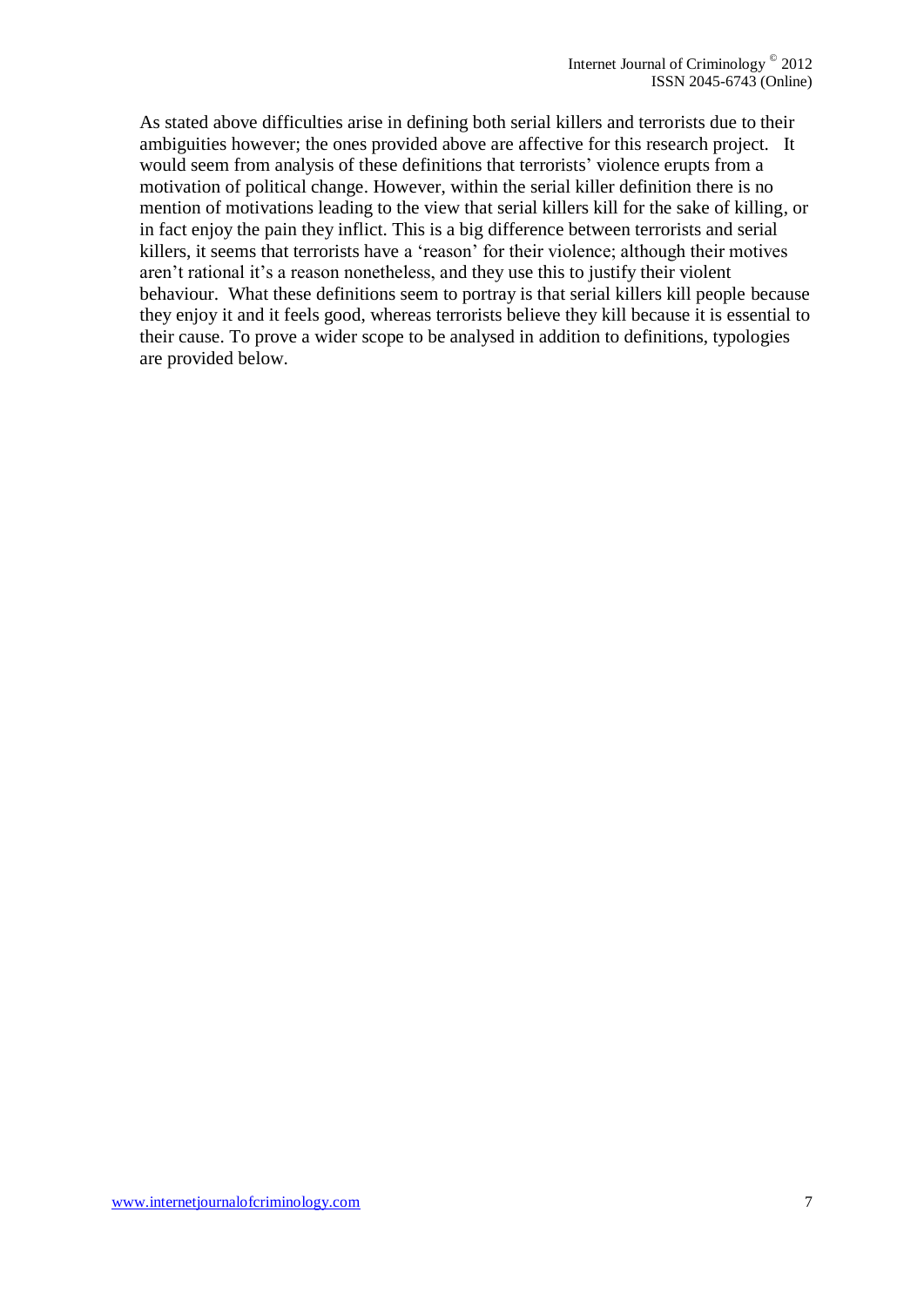## **4. Typologies**

By establishing the typologies of serial killers and terrorists a larger range of information is able to be analysed. This will be provided after the different typologies are determined.

## **4.1 Serial killer**

As shown above, difficulties arise in the definition of a serial killer; this may be due to the lack of typologies created to define between types of serial murder. Holmes and De Burger (1988) however, do provide a comprehensive examination based on interviews and analysis of over 400 cases of serial murder. From their research they deciphered four types of serial murderer (Wilson, 2007, p38). The hedonistic killer, the person motivated by power and control, the visionary killer and the person on a mission. Below shows a table of Holmes and De Burgers typology.

| anı<br>Ω |  |
|----------|--|
|----------|--|

| <b>Hedonistic</b>    | The thrill of the kill drives the killer; he enjoys the excitement  |  |  |  |  |  |
|----------------------|---------------------------------------------------------------------|--|--|--|--|--|
|                      | and kills because of it. The thrill becomes the be all and end all. |  |  |  |  |  |
| <b>Power/Control</b> | The killer gains pleasure from sexual assaults carried out on the   |  |  |  |  |  |
|                      | victims, this excitement arises from the perception that the victim |  |  |  |  |  |
|                      | is completely powerless to the killer and he can do whatever he     |  |  |  |  |  |
|                      | wants. He enjoys the control 'he' holds over the helpless victims,  |  |  |  |  |  |
|                      | who have no means to stop him.                                      |  |  |  |  |  |
| <b>Visionary</b>     | The killer is driven by the 'voices' in his head, this may also     |  |  |  |  |  |
|                      | include visions and proves catalytic to his behaviour driving the   |  |  |  |  |  |
|                      | killer to kill. The voices may be perceived to arise from demons    |  |  |  |  |  |
|                      | or god.                                                             |  |  |  |  |  |
| <b>Mission</b>       | The killer has a self-imposed mission to eliminate a certain group  |  |  |  |  |  |
|                      | of people, such as prostitutes. The killer is not influenced by any |  |  |  |  |  |
|                      | other means he just aims to remove a certain identifiable group     |  |  |  |  |  |
|                      | from society.                                                       |  |  |  |  |  |

*Adapted from: Holmes & De Burger (1988); Wilson (2007.p38)*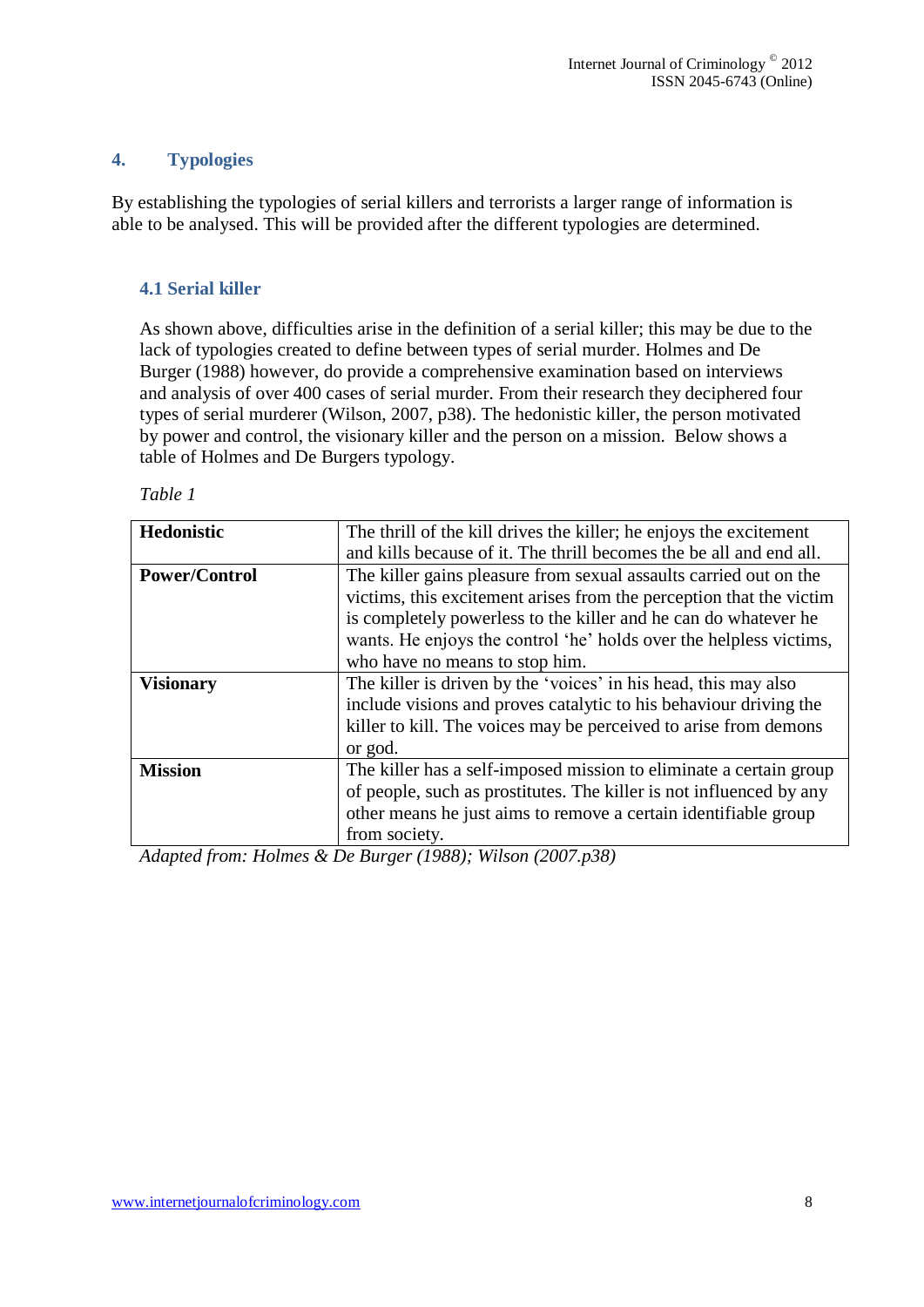## **4.2 Terrorist**

As with serial killing, terrorism is problematic to define. However, with the typologies laid out greater understanding of the phenomenon is possible. Gus Martin (2010) in his book *Understanding Terrorism* groups them into five categories.

| <b>State Terrorism</b>         | 'Terrorism from above'. State terrorism is             |  |  |
|--------------------------------|--------------------------------------------------------|--|--|
|                                | committed by governments against their supposed        |  |  |
|                                | enemies. Can be both directed externally against       |  |  |
|                                | rivals in the international domain or internally       |  |  |
|                                | against domestic enemies.                              |  |  |
| <b>Dissident Terrorism</b>     | 'Terrorism from below'. This category includes         |  |  |
|                                | groups fighting against government and religious       |  |  |
|                                | groups. Any non-state organisations.                   |  |  |
| <b>Religious Terrorism</b>     | Violence motivated by their perceived one true         |  |  |
|                                | faith, they believe that their 'god' has commanded     |  |  |
|                                | the terrorist violence for the greater good and is     |  |  |
|                                | therefore defendable.                                  |  |  |
| <b>Criminal Terrorism</b>      | Terrorism motivated by the prospect of 'profit' both   |  |  |
|                                | personal earning and to support their movement.        |  |  |
| <b>International Terrorism</b> | Targets are nominated due to their value and           |  |  |
|                                | international interest. International terrorism arises |  |  |
|                                | in both their home country and over state              |  |  |
|                                | boundaries.                                            |  |  |

Adapted from: Martin (2010)

## **4.3 Table analysis**

Both tables (1 and 2) of typologies effectively show the 'types' of both serial killers and terrorists, and although there are other typologies these tables show comprehensively inspirations and categorises them appropriately. What these typologies show is that there are differences in the boundaries in which the 'criminal' strikes. Many of the categories within the terrorist typologies highlight that their ideologies stretch universally, whereas there is no indication of 'place' in the typologies of serial killers as they have regional convictions. Many serial killers have defined geographic areas of operation; killing within their comfort zone. FBI reports show that these comfort zones are often 'defined by an anchor point, for example place of residence, employment or residence of relative' (FBI). Although there are serial killers who are transient, many are stable which differs from many terrorists. Terrorist networks are located worldwide, targeting people internationally and aiming to gain as much attention as possible.

To analyse terrorists and serial killers behaviour and what led them into a life in crime, the next chapter attempts to apply criminological explanations to both serial killers and terrorists. Previously criminological theories have not been used to explain terrorist behaviour; however the aim of this research project is to compare both their motivations and pathways into crime, which can be completed with the use of criminological theory.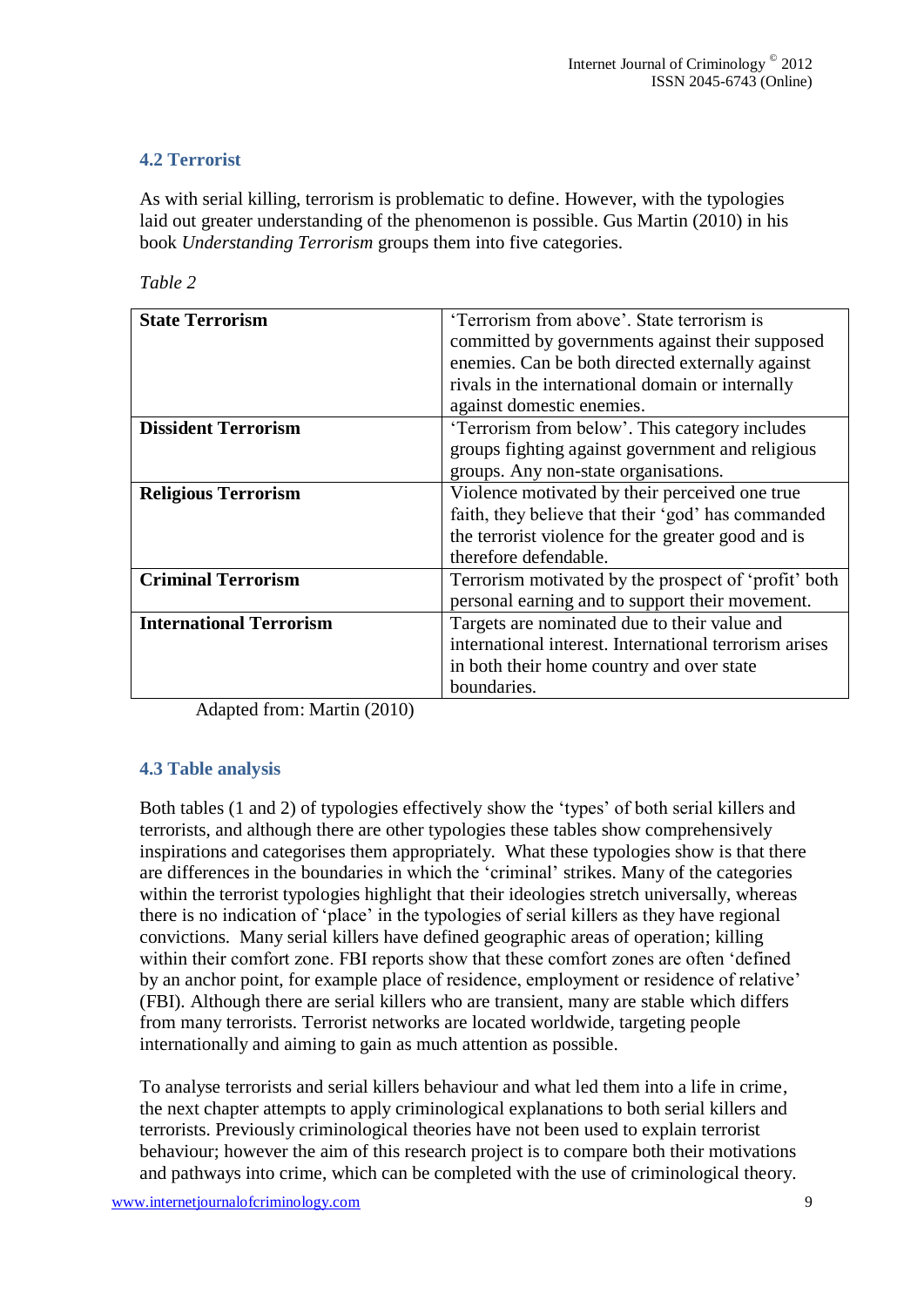Below, Johnny Adair, former member of the terrorist organisation the UDA and Stephan Griffiths, more commonly known as 'the crossbow cannibal' will be theorised.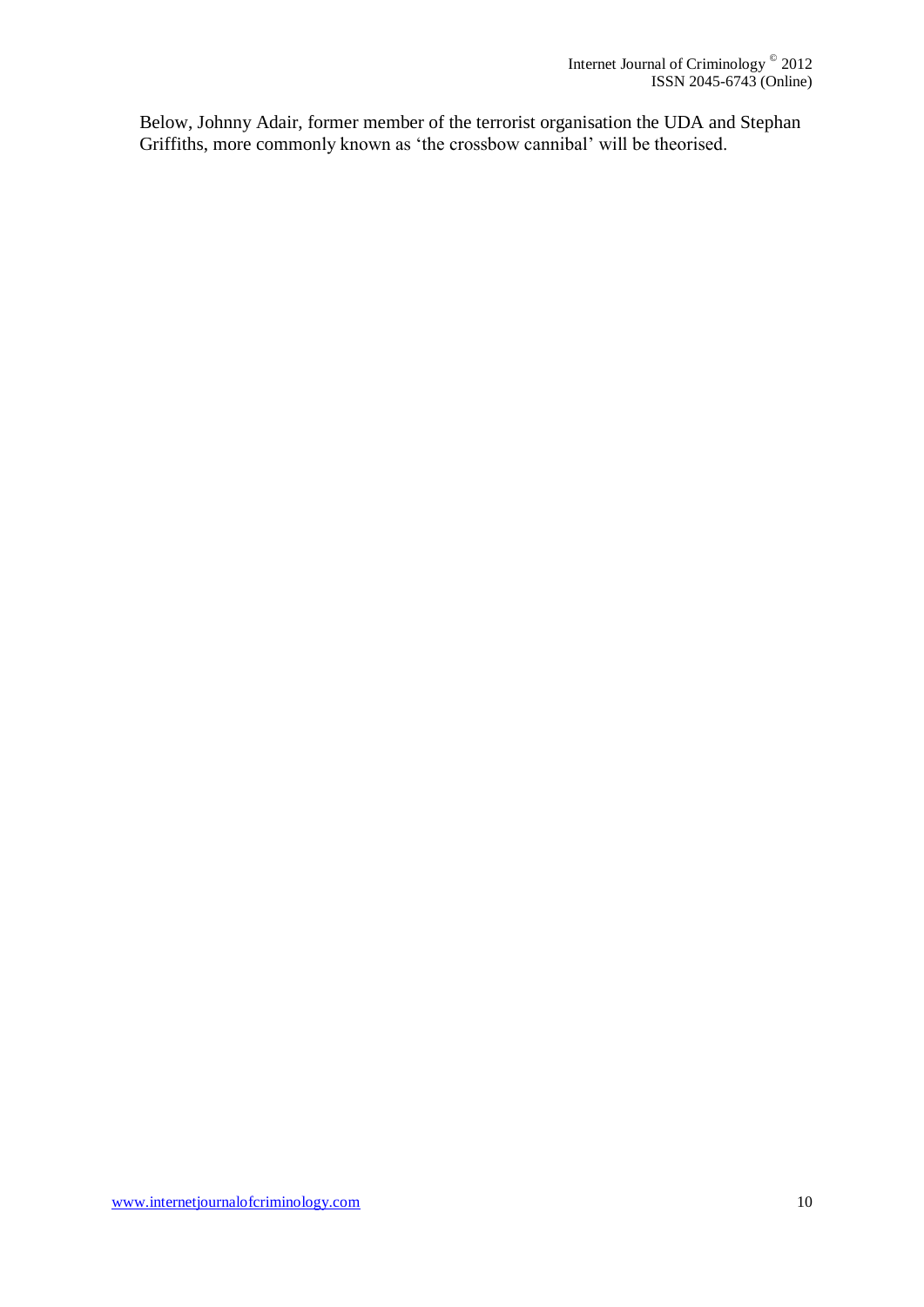## **5. The social disorganisation theory – Johnny Adair VS Stephan Griffiths**

#### **5.1 Johnny Adair**

Shared behavioural explanations of both terrorists and serial killers have in the past been overlooked and therefore adequately applying criminological theories to both is a phenomenon that needs to be further explored. Social disorganisation theory has frequently been used to explain criminal behaviour. This theory however, is often overlooked when it comes to applying it to terrorist behaviour.

Johnny Adair was a political terrorist who grew up on Shankill Road, Northern Ireland during the conflicts. Growing up in a small terrace house with 6 siblings, his mother and father were poor and his father struggled to support the family. As Adair grew older he took charge of the C Company which derived from the UFF, the military wing of the UDA (Adair, 2009, p257.) The C Company had one main aim; to retaliate to Catholic IRA attacks on Protestants. The UDA was classified as a terrorist group in August 1992, however to this day Adair still sees himself as a freedom fighter.

Johnny Adair grew up in a neighbourhood surrounded by violence. Consequently he was subjected to violence from a young age which desensitised him from the terror. Adair recalls the violence; speaking of listening to gun fire from his bed at night 'it was frightening and exciting at the same time' (Adair, 2009, p5). Adair's upbringing was troubled; he was raised in a disadvantaged neighbourhood which accepted crimes and acts of violence. This therefore allows for The Social Disorganisation theory to explain his terrorist behaviour. The Social Disorganisation Theory states that your surroundings affect your behaviour more than your individual characteristics. This relates to Adair's criminality as his acts of terrorism were committed in his close, surrounding neighbourhoods. Adair watched numerous criminal acts without witnessing the penal consequences that should have been applied. Auguste Comte states that it is not material interests that promote criminal acts it is the lack of moral authority persuading them to do otherwise. Additionally stating that without the creation of moral authority human beings will not strive to reach the perfection they inherently desire. (Comte, 1976, p111)

One of the most important theories to arise from the Chicago School was The Social Disorganisation Theory. Sociologists working at the University of Chicago deciphered that growing up in negative conditions, would undeniably affect peoples' lives and could be the catalysts that lead to a life of criminality.

Adair grew up in violent conditions where every day the fear of a politically motivated terrorist attack loomed; this therefore led to himself inflicting terror on others. The social disorganisation theory states that it makes more 'sense' to take into account environmental factors when it comes to explaining deviant behaviour. Johnny Adair witnessed Protestants within the UDA retaliating to IRA attacks which he later would organize himself. If Adair was not subjected to these conditions, or his social environment positively changed, his behaviour could have been exceedingly different. Adair was exiled to Scotland, this indivertibly positively changed his environment and although there are a few attempts on his life, he isn't constantly subjected to the presence of paramilitaries, which altered his violent behaviour consequently leading to him to leave his terrorist life behind him.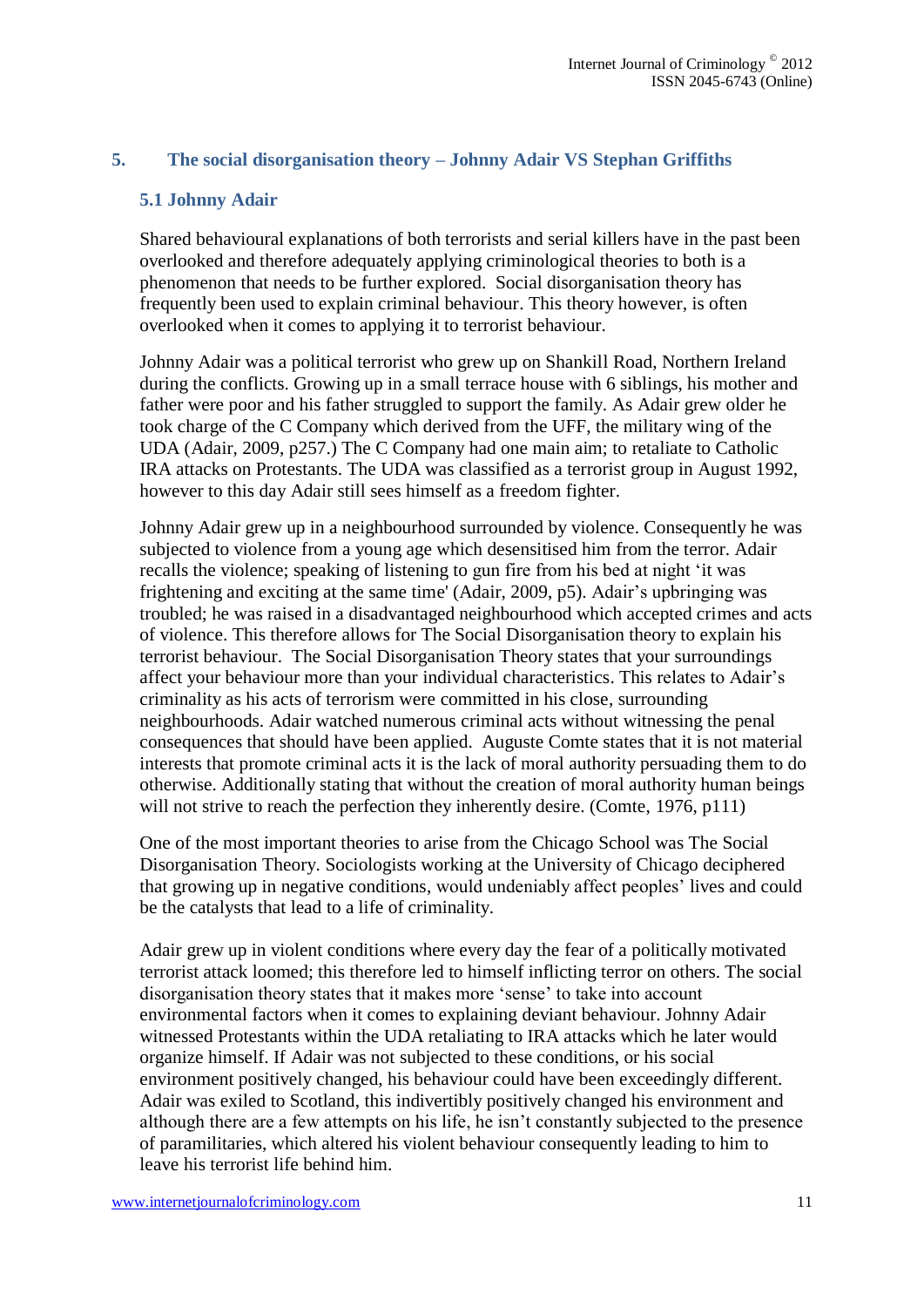## **5.2 Stephan Griffiths**

The Social Disorganisation Theory can also be used to explain self-made serial killer Stephan Griffiths. Stephan Griffiths was a shy criminology student who fashioned himself into a serial killer, naming himself 'the crossbow cannibal', for the sole purpose of becoming famous. Griffiths' friends described him as "never having a steady relationship with women" and that he did not have any contact with his family. They assumed this was due to a rift (Dixon, 2011, p6). The Guardian highlights the fact that Griffiths felt abandoned by his family; his own mother did not initially recognise him in a photo (TheGuardian, 2010). Social disorganisation theory highlights that delinquency arises due to the absence or breakdown of communal institutions. In Griffiths' case it would be the breakdown of his family. Having a stable family would have allowed Griffins to develop a cooperative relationship, allowing for future stable relationships to be formed.

Without a stable family relationship Griffiths was further unable to develop stable relationships with women and was always seen as a bit of a 'loner'. Griffiths was further denied an organised upbringing when he left home at 18. He lost contact with his family for over 20 years (MailOnline, 2010), without a stable home he wasn't able to develop communal bonds within a geographic proximity. In 1997 Griffiths moved into Holmfield court in the Bradford red light district, a year after a brutal murder took place in the very building. Griffiths was used to the area, he had lived there many years and knew both the murderer and the murder victim. Dixon recognised that Stephan Griffiths knew the area well and 'fitted comfortably into this troubled and sleazy twilight world' (Dixon, 2011, p11). Griffiths did not gain communal bonds when he was young, however seemed to have acquired them in a place filled with delinquency

Griffiths living quarters were a breeding ground for crime. Dixon points out that "despite the best efforts of the housing association, it had never ceased to be a venue for night time sexual encounters (Dixon, 2011, p14). Furthermore, the brutal murder of Caroline; a local prostitute in the very building could have contributed to Griffiths' behaviour. According to social disorganisation theory, place matters more than individual characteristics. Griffiths was surrounded by prostitutes, crime and murder and consequently went on to murder three prostitutes within the area.

It would seem that both Johnny Adair's and Stephan Griffith's behaviour stemmed from their very different violent backgrounds. It is clear from analysis that their environments acted as catalysis to their behaviour, even though they endured dissimilar forms of violence. If both of their childhoods had been stable and organised it is likely that both Adair and Griffiths would not have chosen a life of crime. The analysis shows that environment affects the pathways in to crime of both the serial killer and the terrorist. To Gain further insight into the pathways of crime in the next chapter strain theory will be applied to Johnny Adair and Theodore Bundy.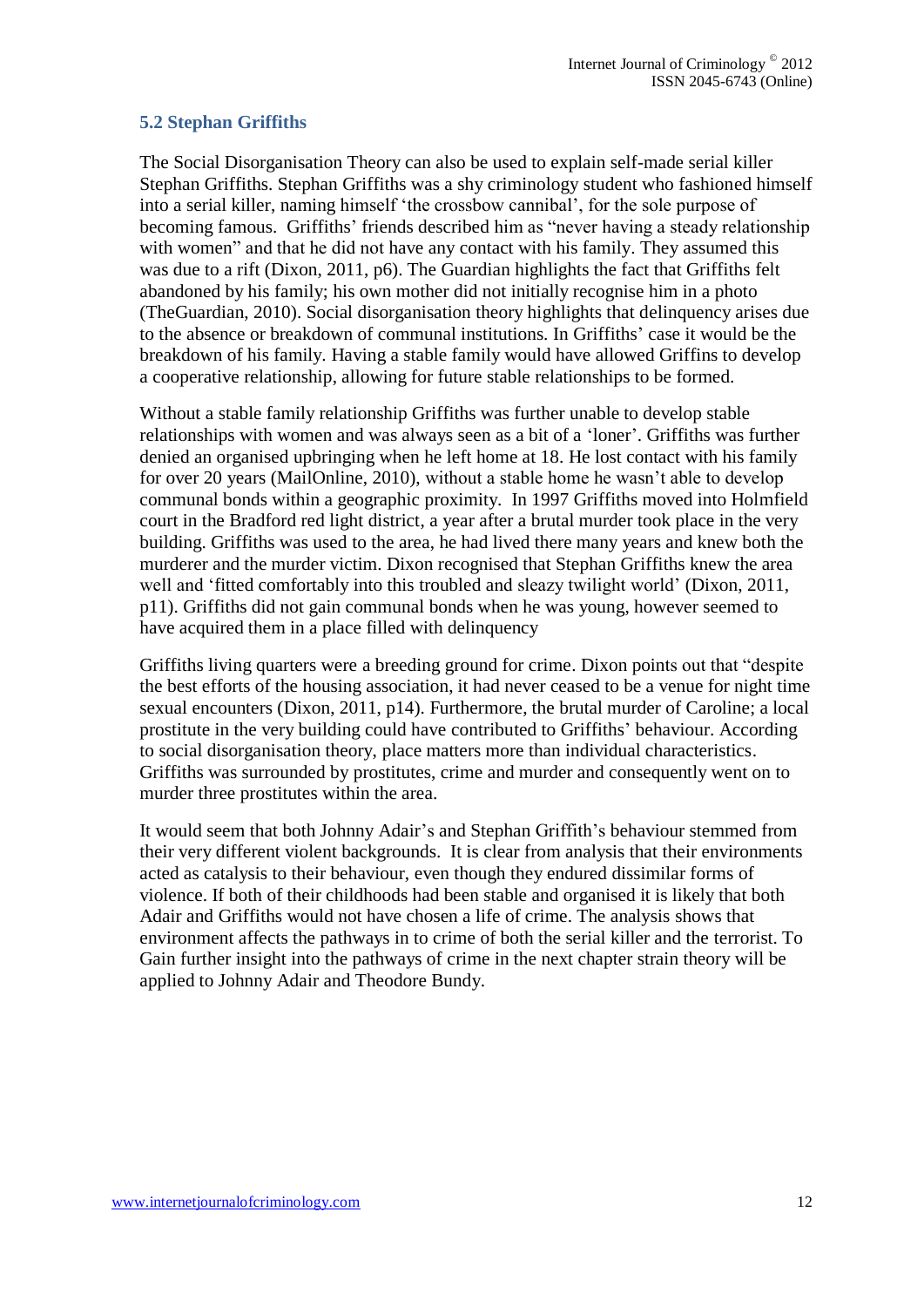## **6. Strain theory – Johnny Adair VS Theodore Bundy**

Many criminological theories were designed to explain criminal acts such as robbery and violence. It is therefore quite difficult to apply these theories to terrorists' behaviour. However, in regards to political violence, Cesare Beccaria and Jeremy Bentham have dealt with crimes against the state and the act of 'sedition' (Natarajan, 2011.p.26). Their research was prompted by the eighteenth century's revolutionary movements. However, criminology has not commonly been directed at political violence, Ruggiero (2005, p.35) states that 'since 9/11 criminology has again taken interest in political crimes and has led to many theory's that are more commonly applied to crimes such as burglary and violence now being directed at political violence'. One theory that can be used to explain both common criminality and acts of terrorism is the strain theory.

#### **6.1 Johnny Adair**

A criminological theory that can relate to both terrorists and serial killers is Robert Merton's 'Anomie theory' or 'strain theory'. This theory follows the Chicago Sociologist School in disregarding the idea that individual characteristics cause crime. Merton rejects David Emile Durkheim's theory that states that human goals were natural and argues that criminal behaviour is socially learned (Merton, 1938, p119). Adair grew up amongst many paramilitaries 'they roamed the streets to protect our community' (Adair, 2009, p7). Adair found the paramilitaries captivating, but the need for the soldiers highlights the inadequacy of regulations which led to the warping of Adair's perceptions. Adair's surroundings gave him the perception that he needed to be involved in terrorist activity to ensure the safety of his neighbourhood. Violence within Adair's surroundings arose due to the opposing views of the IRA and the UDA, the UDA supporting Northern Ireland being part of the United Kingdom and the IRA opposing.

Robert Merton would further explain Adair's Behaviour as one of the 5 outcomes of strain; rebellion. Robert Merton outlines five possible outcomes of individuals who are unable to legitimately achieve their aspirations (Merton, 1938, p122). Adair was unable to stop the IRA peacefully due to the nature of their attacks. The use of violence was therefore seen as necessary for his cause. Johnny Adair not only rejected the views of the IRA, he aimed to change the whole social system to reject Catholics and their goals. This behaviour is a classic example of what Merton calls 'rebellion'. However as Adair was raised in a happy family one could assume that his terrorist behaviour could have been avoided .Although his family was poor, Adair attended school, which could have helped him achieve any goals later in life.

Robert Merton's theory not only applies to terrorist residing in Northern Ireland but also Al-Qaida, who not only reject their own social system but westernised systems, aiming to convert the whole world to Islam and follow the 'sharia law' (BBC, 2009).Consequently rationalising the murder of anyone who do not believe in their irrational views. However, from analysis it would seem that Robert Merton's explanation of rebellion only explains visible crime committed by the poorer community; he did not take into account white collar crimes rendering his theory reductionist. Nevertheless, Merton's stage of 'rebellion' effectively explains Adair's terrorist's behaviour.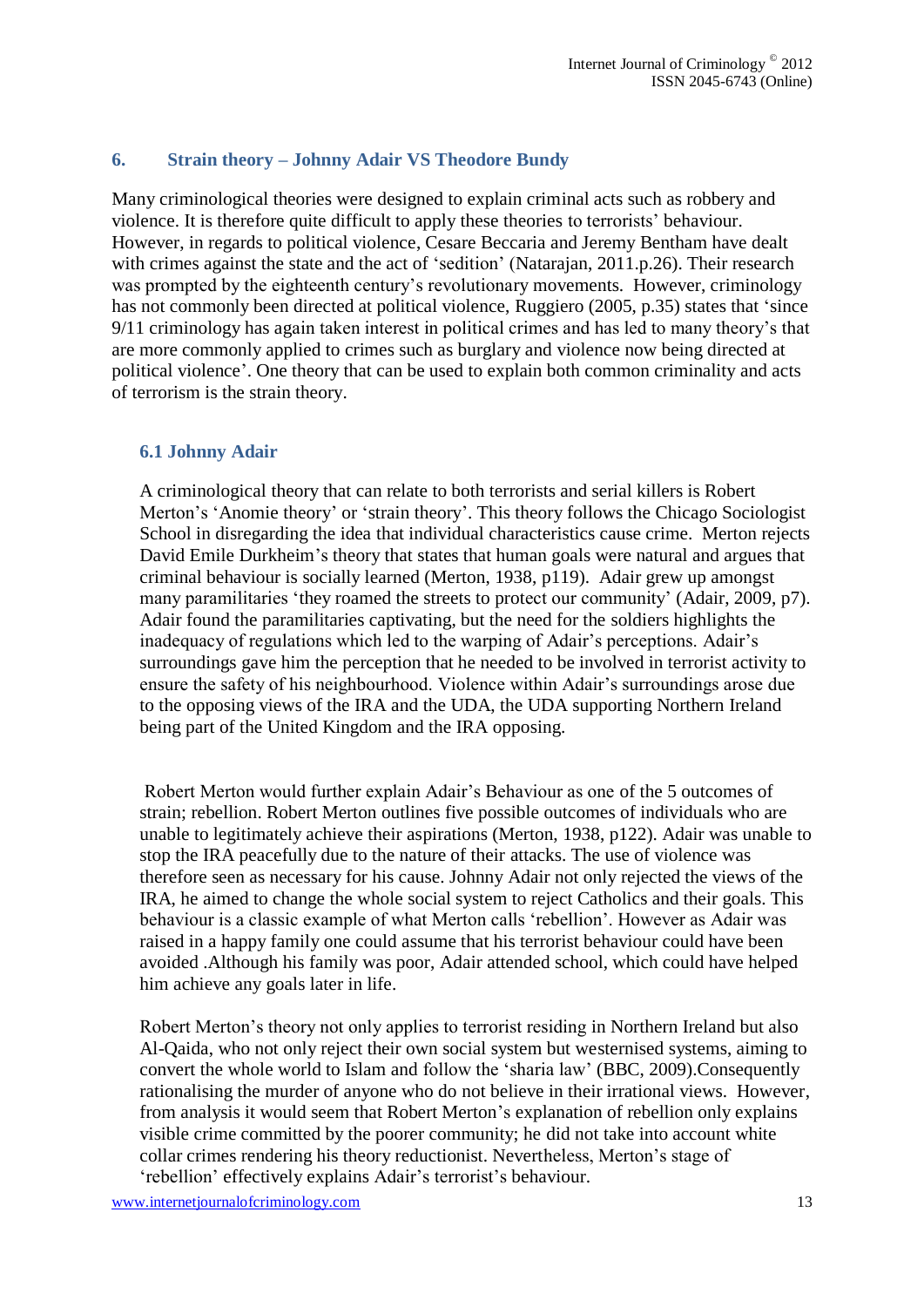#### **6.2 Theodore Bundy**

Ted Bundy's childhood was controversial and strained due to his illegitimate birth. Bundy was made to believe his mother was his sister and his grandparents were his parents. Bundy was fraught with confusion throughout his childhood due to his relationship with his 'sister' who treated him like a son. His suspicions were confirmed that he was in fact the illegitimate son of his sister. Bundy recognised the strain society would place upon him; the 'bastard boy' and his mum who bore a child out of wedlock (Michaud  $\&$ Aynesworth 2000, p.18). Being excluded from this 'normal' society could have led to his criminality. The strain Bundy felt to fit into the social norms, which Robert Merton defines as material wealth, could explain Ted Bundy's stealing as a teenager. Bundy was the prime suspect in a couple of burglaries and also became a regular thief. This did not however seem to be adequate for Bundy, who strived for more. Bundy therefore enrolled into university and although he dropped out many times, he went on to gain a degree in psychology and an impeccable job with the Washington State Republican Party. However, despite all this Bundy was still unsatisfied with the goals he had achieved and went on to enrol into the University of Utah to study Law, but later dropped out. Not long after this, Bundy went on to brutally murder over 30 women (TheGuardian, 2009), it seems Ted Bundy knew how to achieve the goals of society however, choose not to. Robert Merton would class Bundy as an innovator as Bundy was intellectually able to achieve the culturally defined goals of society and knew how to, however he turned to criminality instead which consequently led to what Robert Merton would call Rebellion.

Despite Bundy being an illegitimate child, up until his first murder he seemed to follow the norms of society; such as the establishment of a healthy relationship with a female, receiving an education and acquiring a job. However, traits of rebellion have risen throughout his life. Examples of such included petty theft and suspected burglary as a child. Bundy was also leading two lives, dating two separate women. In murdering his first victim, Bundy completely disregarded the existing social system. Although Bundy rejected the 'social norms' with acts of multiple murder and necrophilia, it seems he did not strive to change the social system and its goals. Whereas terrorists aim to change the system it seems serial killers such as Ted Bundy just reject it.

#### **7. Psychological explanations**

When an atrocious act is committed an idealistic view is put forward that the criminal is merely insane. That no one in their right mind could perform these acts of terror; this chapter will give an insight into the minds of terrorists and serial killers to see if they really are psychopaths.

#### **7.1 Terrorists**

When it comes to explaining terrorism, a common conjecture that a number of people possess is that 'terrorism is a manifestation of insanity or mental illness or that terrorism is the signature of a lunatic fringe' (Martin, 2010, p72). This suggests that terrorist behaviour is only adopted by deranged individuals. Merari (1990) states that '[a]s far as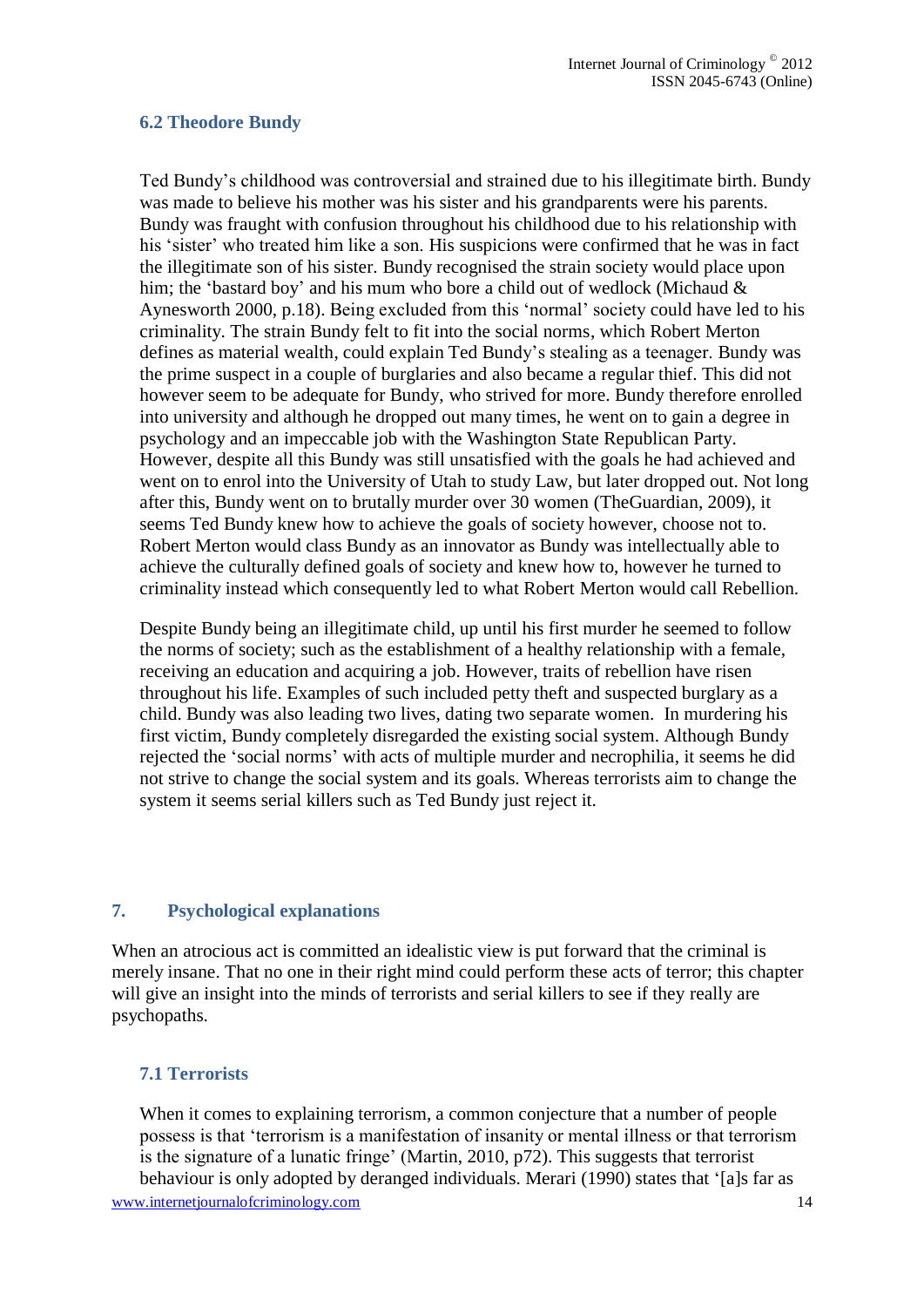we know, most terrorists feel that they are doing nothing wrong when they kill and injure people. They seem to share a feature of the psychological condition known as antisocial personality disorder, or psychopathic personality disorder, which is reflected by an absence of empathy for the suffering of others'. Although terrorists' behaviour does arise from an abnormal psychological process they are not clinically insane. Terrorists distance themselves from their opponents with the egotistical view that 'I'm right' and 'you're wrong'. This view allows them to carry out violent attacks and multiple murders, without the feeling of remorse. Putting forward the view that terrorists are merely insane. Martin however, suggests that 'although some explanations of collective violence stress psychological abnormality among its participants, studies on this issue suggest that in general they are psychologically normal and rational as the average person' (2010, p71).

However, most 'rational' people would not order the slaughter of thousands of people so what leads a seemingly rational person to commit heinous attacks needs to be answered. The answer could lie within their environment; they seek improvement within their location. Terrorists' psychological motivations for their behaviour may arise from their frustration with their life and the 'need' for revenge for the alleged cause of their circumstances. This, patterned with the projection of belligerent motivations on others, creates the dangerous outlook of 'us versus them'. The establishment of this view dehumanises their perceived opponent and allows for attacks with no repentance. Although Gus Martin states that 'research has not found a pattern of psychopathology among terrorists' (Martin, 2010, p73) there is evidence of some psychosocial commonalities. Walter Reich, in *The Origins of Terrorism* draws attention to the study of 250 West German terrorists, which found a 'high incidence of fragmented families' (Reich, 1990, p28).It was found that 79% recorded severe conflict, many had suffered a loss of a parent and one in three had been convicted in the juvenile court (p28).

Along with individual psychological explanations of terrorism, their pathways into crime can also be explained at a group level. Within certain territories political violence is an expected occurrence. This, patterned with certain individuals' need to be in a group, leads the person's social status to be defined by group approval. Group members then rationalise their actions and continue terrorist behaviour as, without a group goal, the group would not exist. Gus Martin states that group success 'threatens the psychological well-being of its members' (Martin, 2010, p74). However, as highlighted above, terrorists do not demonstrate serious psychopathology. It is therefore possible to generalise psychological causes of pathways in terrorists' behaviour. It is self-evident that terrorists' behaviour rises from the oppressed wanting power over others; in a bid to increase their own self-esteem. Most poignant however, are the group level explanations. It seems that terrorist groups overpower individualism, using methods to unify and coheres behaviour.

#### **7.2 Serial killers**

Psychological explanations for terrorist behaviour are scarce as it seems terrorism is not motivated by insanity or extreme irrational thoughts. However, due to media fascination and the rise in 'True Crime' books, the sanity of serial killers has been continually questioned. Psychological explanations for serial killing offer two main reasons for the phenomenon: Anti-social personality disorder such as psychopathy, and developmental conflicts such as childhood trauma. When it comes to analysing serial killers, issues of childhood trauma and violence often occur. The table in Chapter 11 offers four examples of infamous serial killers whom had a troubled childhood however, there are many more.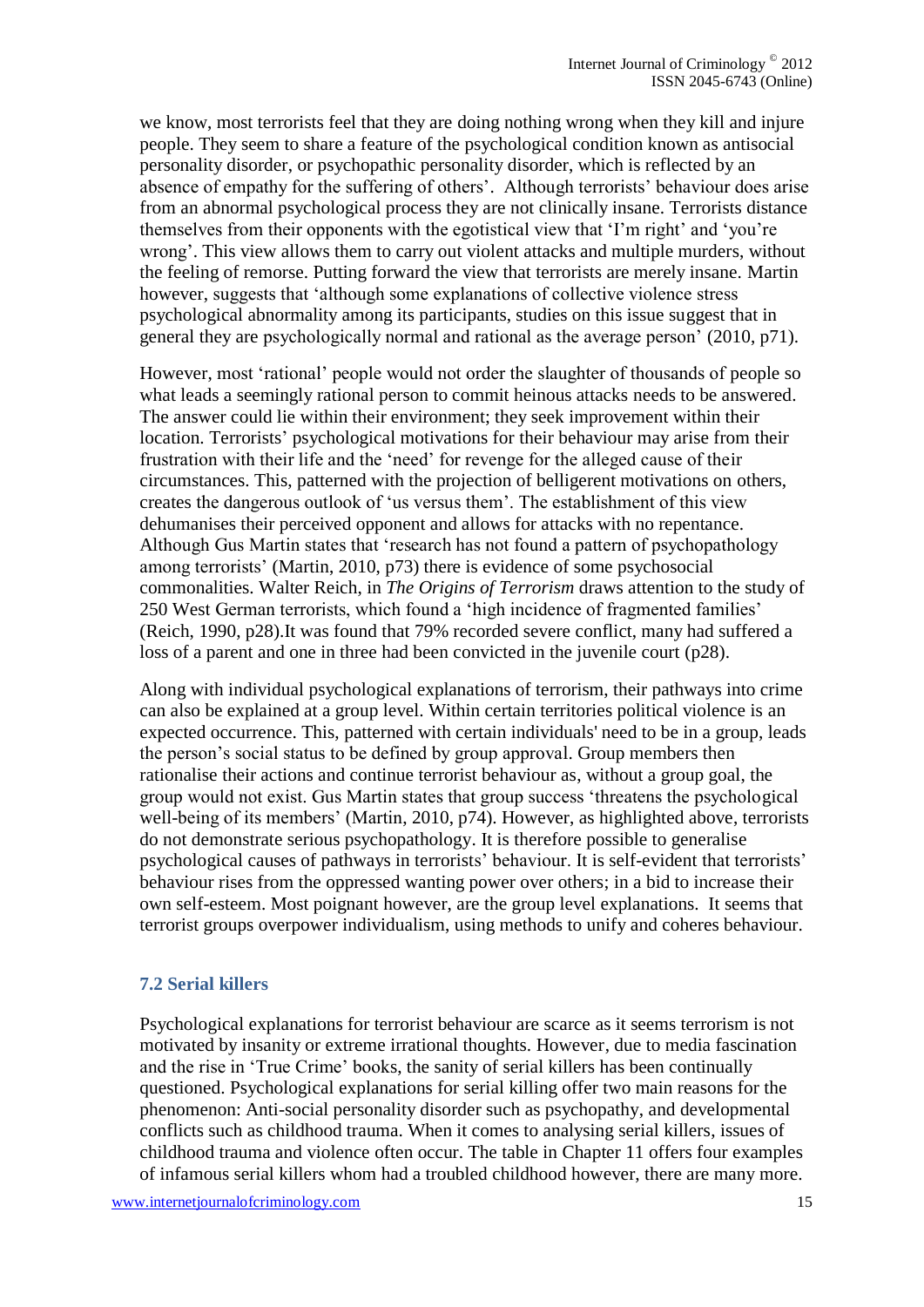Ressler, Burgess & Douglas (1988) found that offenders often experience childhoods of physical and emotional abuse, caretaker instability, and perceptions of unfair treatment within the family. One can also include cases such as Harvey Louis Carignan, who was an illegitimate child, never knowing his father and being shuffled pillar to post by his negligent mother. Carignan suffered from a facial twitch and bed wetting up to the age of thirteen. By the age of 22 Carignan committed his first murder and was eventually being convicted of three. Arthur John Shawcross created imaginary friends as he was bullied from a young age and was said to have a complex mother-son relationship' (Berry-Dee, 2003, p36). His mother switched from molly coddling to harsh punishment; leading him to believe his mother was rejecting him, Shawcross eventually was charged with the murder of 13 people including children. Michael Bruce Ross was raised by a borderline schizophrenic mother who spent time in mental hospitals. His mother blamed him for ruining her life and punished him as a result. The mother has been described as 'the mother from hell' (p, 118).

When analysing serial killers the question of whether the serial killer is a psychopath often arises, as a 'normal' person could not commit those terrible acts. Dennis Rader killed 10 people from 1974 to 1991 (Philbin & Philbin, 2009, p139). Rader is more commonly known as BTK a self-given nick-name meaning ,'bind, torture, kill' .Rader then mysteriously stopped killing after 1991 however, in 2004 Rader started sending anonymous letters to the police stating he was the killer. It would seem his anxiety to take credit for his acts became too much. He was proud of his actions; in his eyes it was his greatest accomplishment and he needed gratification for his crimes. The police eventually caught Dennis Rader arresting him on February 5, 2005 (p.139).

Many believe that serial killers are unable to hold stable relationships, that they are loners and live in the shadows. This is however a myth, many serial killers such as Dennis Rader live normal lives. Rader was married with two children and held a normal job. Psychopaths and serial killers 'wear a mask of sanity over what are often hideously distorted features' (Richmond cited in Whitelaw, 1979). They wear a mask because if they looked and acted like killers, they would be apprehended immediately. Dennis Rader's 'mask' protected him from any potential suspicions that he could have been a psychopath. However, once apprehended, his mental state soon became clear. He showed no remorse for his heinous actions and displayed a distinct lack of emotion in the court room.

It has been theorised by many psychologists that psychopathy can arise from a troubled childhood and, as highlighted in the previous paragraph, a distressing childhood is present in the majority of serial killers. The powerlessness the serial killer feels as a child prevails into adulthood, with catastrophic consequences. While serial killers feel defenceless against people, terrorists feel defenceless against governments and their oppressive regimes. Consequently serial killers go on to kill other people and terrorists kill their oppressors. From analysis it is clear that many serial killers are psychopaths whereas terrorists are not. However, being a psychopath does not make crimes such as BTKs any more justifiable. Medical statistics suggest that as many as 5% of people display psychopathic or sociopathic personality disorders; not all of which become serial killers (Mann, WebMD). In the next chapter serial killers and terrorists will be analysed in relation to their random acts of kindness.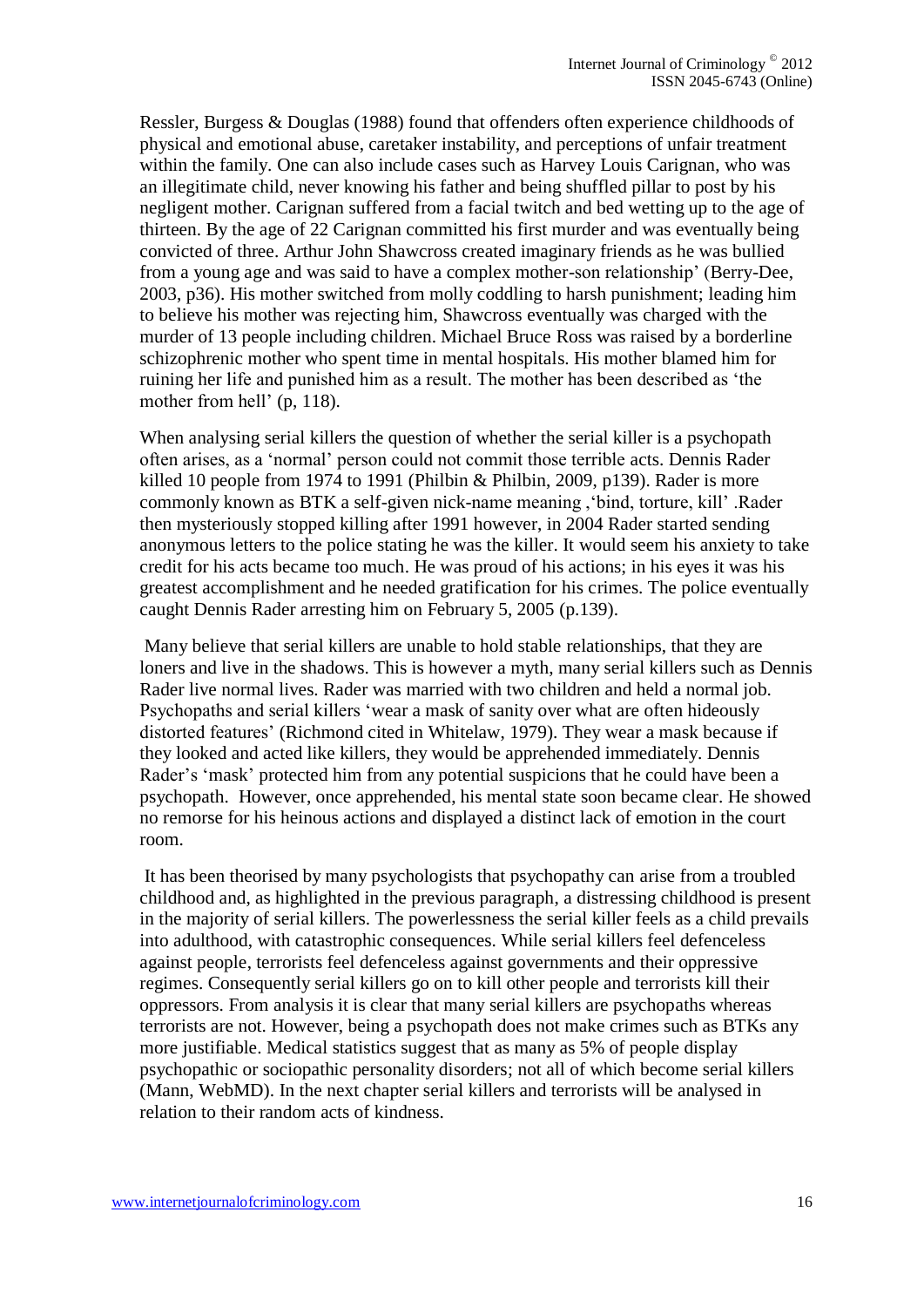#### **8. Analysing random acts of kindness- Harold Shipman VS Osama Bin Laden**

Both serial killers and terrorists are seen as cold calculating evil beings. This sentiment however makes it hard to offer explanations as to why both have been known to help others. Random acts of kindness seem to arise in both serial killers and terrorists. Be it Arthur John Shawcross spending hours with his grandmother he so adored. He was described as a 'thoughtful and kind lad' (Berry-Dee, 2003, p37) yet went on to kill 13 human beings; including the rape and murder of children, or the 64 year old women with a large family including 38 grandchildren who she cared for deeply. She went on to blow herself up after the death of her grandchild and the destruction of her home (Schurman-Kauflin, 2008). To provide a deeper insight into evil beings committing kind acts, Harold Shipman and Osama Bin Laden will be analysed below.

#### **8.1 Harold Shipman**

Harold shipman was seen as a kind and caring doctor, who only used morphine to ease his patients' pain. He worked as a doctor healing many and was respected by over 3,000 patients (BBC, 2004). However, on January  $31<sup>st</sup>$  2000, Harold Shipman was found guilty of 15 murders and sentenced to life imprisonment; with a recommendation to never be released. Many speculate Harold Shipman had Munchausen syndrome by proxy however, when researching into his past and possible pathways into crime his relationship with his mother and her untimely death comes into play. Shipman witnessed his mother die a slow painful death due to lung cancer at the age of 43. During the last days of her life Harold witnessed his mother's pain being alleviated with the administrating of morphine by doctors (TheGuaridan, 2004). Shipman could have viewed what was the unnecessary murder of his patients, as him providing them with help. Just as the doctors had done to his mother many years ago, Shipman viewed his actions as a means to ease his patients' pain.

The death of his mother may have pushed Shipman into an 'angel of death' role, however it seems likely that shipman's obsession with power could have also affected his behaviour. Detective chief inspector Mike Williams stated that 'I've listened to the interviews, and he certainly wanted to control and dominated the interview and the officers. Furthermore John Pollard a coroner who worked with Shipman commented on Shipman's crimes, stating that 'The only valid possible explanation for it is that he simply enjoyed viewing the process of dying and enjoyed the feeling of control over life and death, literally over life and death' (BBC, 2004). These statements however do not account for the 3,000 plus patients who Shipman aided.

#### **8.2 Osama Bin Laden**

Harold Shipman had over 3000 patients who he treated well and who respected him (BBC, 2004). These acts of kindness contrast his murderous behaviour. This however this is a common trait in both terrorists and serial killers. Osama Bin Laden was a multimillionaire from Saudi Arabia; he could have lived a very comfortable life however, gave up a life of wealth to lead "armed Islamic militants in an international holy war" (Landau, 2001, p13). He claimed to have 'traded' this life due to his religious beliefs, which consequently led to him starting a holy war against Americans and Jews.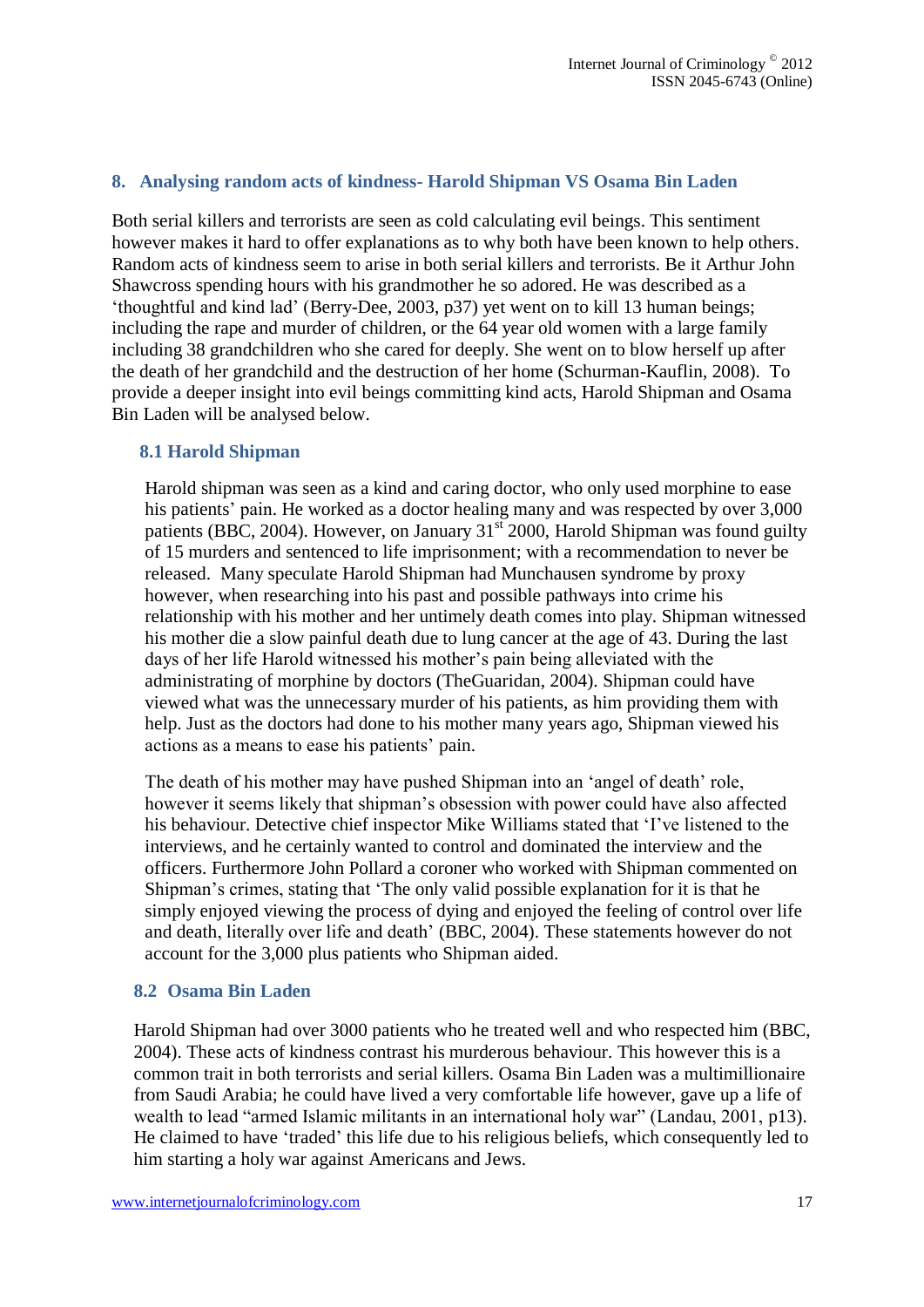Bin laden has been called the world's most dangerous terrorist (pg13). However, not unlike the 3000 patients that Harold Shipman treated with kindness. Bin laden has been said to be generous; donating his money to the destitute. In addition to his generosity, people who viewed Osama Bin Laden as a Freedom Fighter may take the stance that he was a revolutionary leader. These individuals may also respect Bin Laden for successfully rising to his high position, within an international terrorist network. To many, Bin Laden was a sign of hope and change to the world, whereas to others he was an atrocious man. Bin Laden's strange acts of kindness were not the only humane act to be shown by a terrorist. Al-Zarqawi , a militant Islamic, promised his sisters hand in marriage to a fellow fighter who, after being severely wounded in an explosion, feared he would never be able to have a wife. (Schurman-Kauflin, 2008).

Schurman-Kauflin highlights two theories in which to defeat evil. The first being 'love can overcome hate'. This theory believes that trust can be built with kindness, creating hope for a change in behaviour. The second theory is not as optimistic; stating ' evil can only be destroyed if killed' no matter of the circumstances evil can't be stopped, regardless of the compassion the evil being will kill (Schurman-Kauflin, 2008). The debate of which theory prevails has been long running however, these random acts of kindness shows that some of the most evil beings in the world can show some forms of compassion and there is hope of love overcoming hate.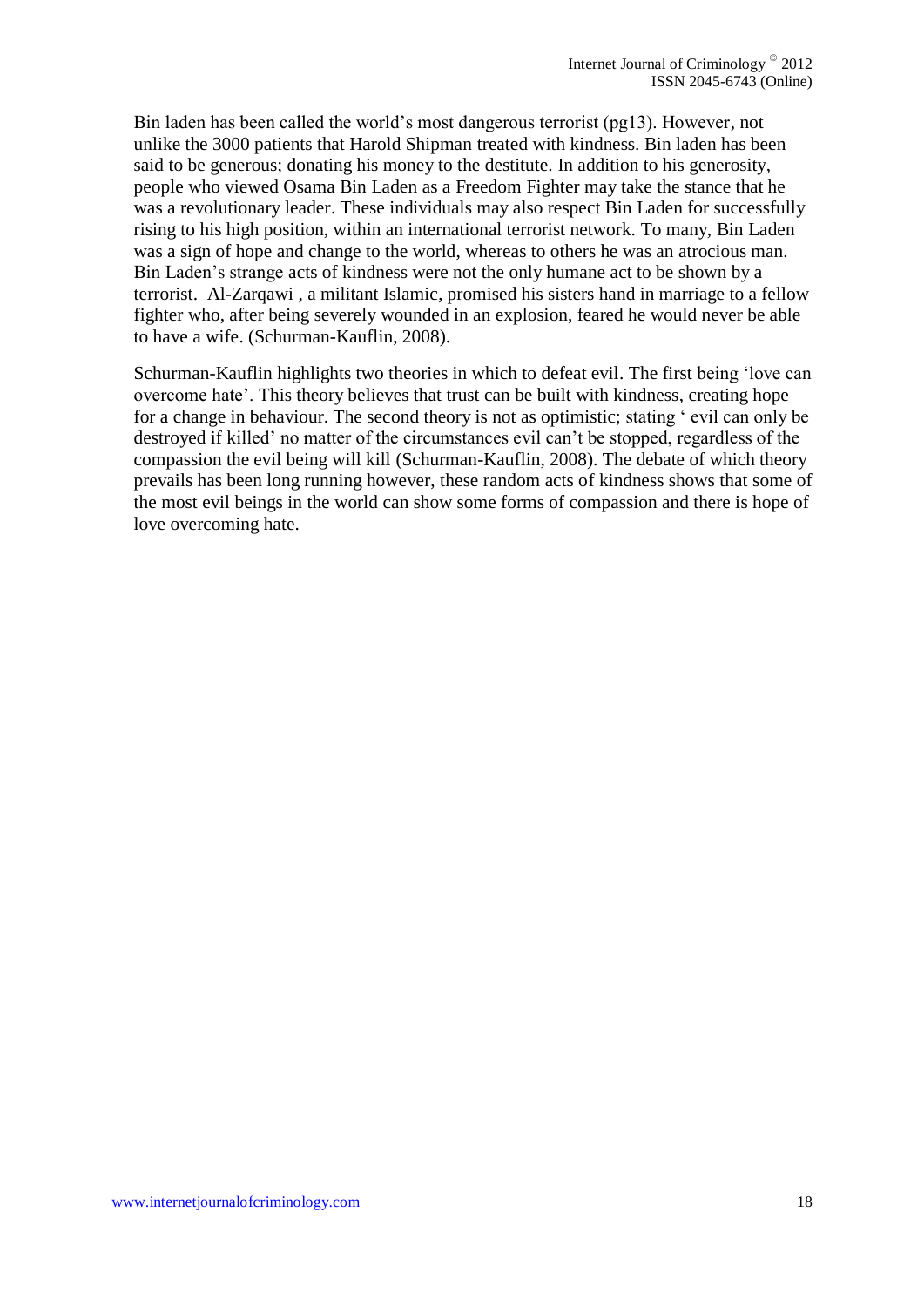#### **9. Religious motivators**

In light of attacks such as 9/11, terrorist group al-Qaida and their fundamentalist Islamic views have received worldwide recognition. Understanding what drives someone to commit horrendous attacks in the name of something that is supposed to be holy allows the same analysis of the religious motivations that drive serial killers.

#### **9.1 Osama Bin Laden**

To analyse religious motivators for terrorism one needs to evaluate one of the most infamous terrorists, Osama Bin Laden. Osama Bin Laden was born in Saudi Arabia in 1957 and was the seventh son of a billionaire construction worker. He is said to have fifty brothers and sisters. Bin Laden had a privileged upbringing and was raised as a devout Wahhabi. He attended the same schools as Saudi royalty and was regarded as an average student. Bin laden's main interest at university was religion and he was involved in activities such as interpreting the Quran. Whilst doing so it is possible Bin Laden started to develop his fundamentalist views. Furthermore during education, Bin Laden attended after school religious political meetings held by the Muslim Brotherhood. (Jacquard, 2002, p14). After eventually gaining a degree in civil engineering, Bin Laden completed his formal education. At age seventeen his first marriage was arranged and Bin Laden went on to eventually marry four times; to women each of different nationalities.

Between 1986 and 1988 Osama Bin Laden resided mostly in Afghanistan; building six Al Qaeda camps. Osama bin Laden, Al-Qaeda leader, was driven by the belief that U.S. foreign policy had oppressed, murdered, and abused Muslims in the Middle East. He also stated that only the establishment of sharia law would 'set things right' (Molson, 2010, p.153) calling for the rejection of socialism communism pan-Arabism and democracy. It would seem Osama Bin Laden's background and surroundings helped build his fundamentalism which led to extremism. He was raised in a predominately Muslim area and although the majority of these Muslims were peaceful, he twisted this peaceful religion and went on to murder thousands. Examination of Osama Bin Laden's category of terrorism and his Islamic beliefs will be analysed below, with relation to his religious motivators.

FBI typology suggests there are three sub categories of international terrorism, centred on the structural organization of each group. The three categories are 'Loosely Affiliated Extremists', 'Formal Terrorist Organizations' and 'State Sponsors of Terrorism'. This highlights the first category of international terrorism; Loosely Affiliated Extremists. These are regarded as Sunni Islamic extremists and their members include Osama Bin Laden and the individuals who follow his Al-Qaeda organization .Osama Bin Laden and his followers are radically motivated by both religious and political beliefs. They are dedicated to the fundamentalist ideologies of Jihad, which promote violence against 'the enemies of Islam in order to over throw all governments not ruled by conservative Islamic law' (Perlmutter, 2004, p83). Bin Laden committed mass murder in the name of religion and believed all his heinous acts of murder were honourable .The Ayatollah Khomeini goes to the extent of twisting the Islamic beliefs stating that "If one allows the infidels to continue playing their role of corrupters on Earth, their eventual moral punishment will be all the stronger. Thus, if we kill the infidels in order to put a stop to their corrupting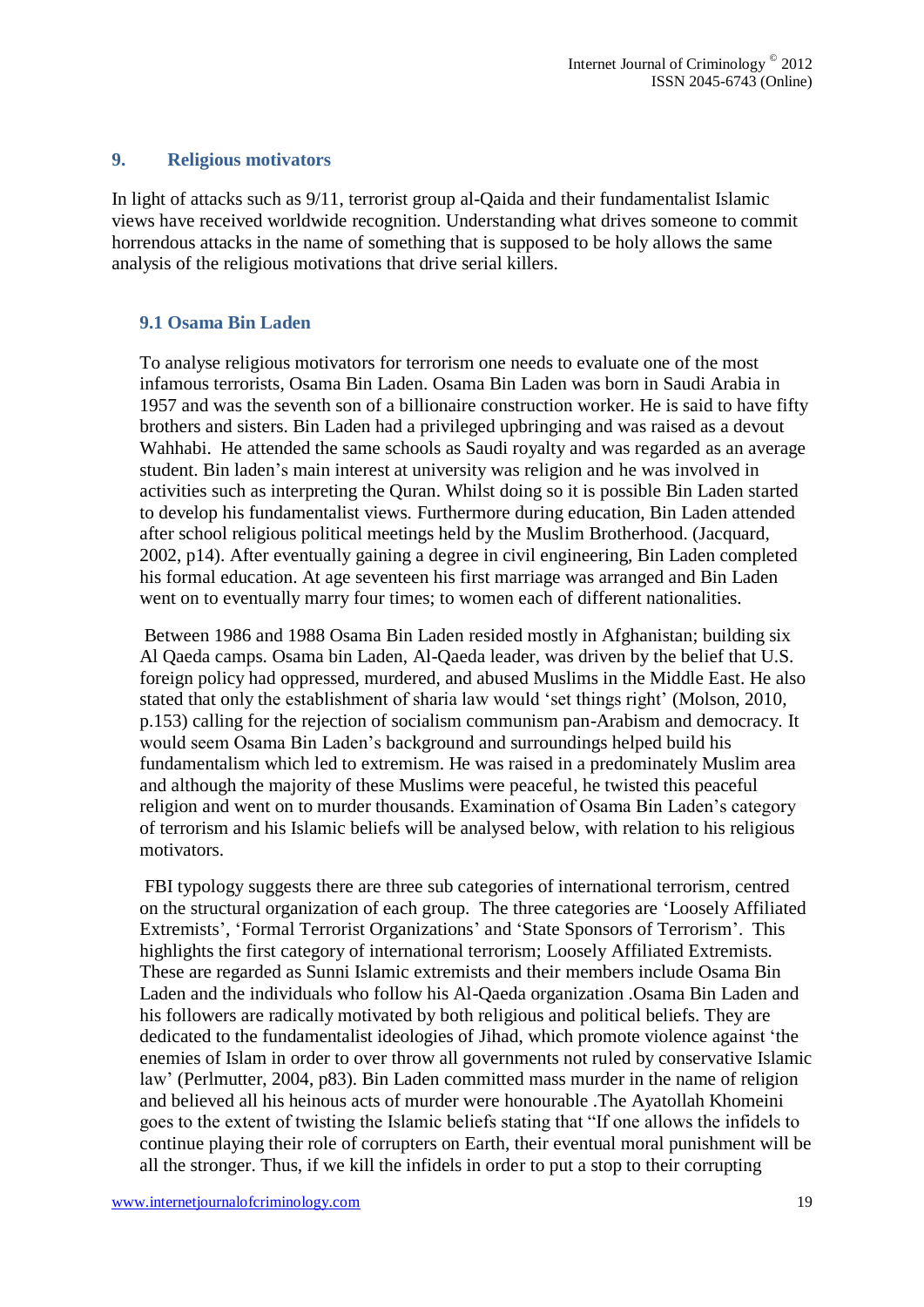activities; we have indeed done them a service" (Brinkley, 2006, p6). It is therefore obvious that terrorists motivated by religious means will go to any length to put forward their message and even delude themselves into believing that they are doing, what they call 'western infidels' a favour.

#### **9.2 Peter Sutcliffe**

Religion is not a common motivator for serial killing. There are however some occasions where it does take place. Peter Sutcliffe came from a working class background and went on to live a menial life; jumping from job to job in short lived menial occupations. Peter Sutcliffe was otherwise known as the 'Yorkshire ripper' and was charged with the murder of thirteen prostitutes and the attempted murder of a further seven (Weir, 2011, p316). Sutcliffe killed these prostitutes due to the voices in his head, which he believed to have been 'God. Peter Sutcliffe believed he was 'the instrument of God's wrath on Earth and waged a holy war against immorality' (Kulbarsh, 2011, p1). He deluded himself into believing his crimes were the word of God and his murders were a form of divine retribution. He spoke of his experiences in court stating 'I remember getting a message from the grave...I thought the message on the gravestone was a direct message telling me it was the voice of Jesus speaking to me... I felt for some reason i have been chosen to hear the words of God....I heard a voice which kept saying i had got to go on with a mission and it had a purpose. It was to remove the prostitutes' (Reznek, 2010, p166). It would seem that the Yorkshire Ripper had been motivated by religion, mixed with delusional hallucinations. From the analysis it would seem that cases, such as Peter Sutcliffe, are rare and religious motivators are scarce in terms of stimuli for multiple killing. There have however, been a handful of cases where by the killer mutilated the corpse. This mutilation could be regarded as ritualistic and be related to religions such as Satanism. In the next chapter a further comparative analysis will be provided highlighting different motivations, rouses and tactics of both serial killers and terrorists.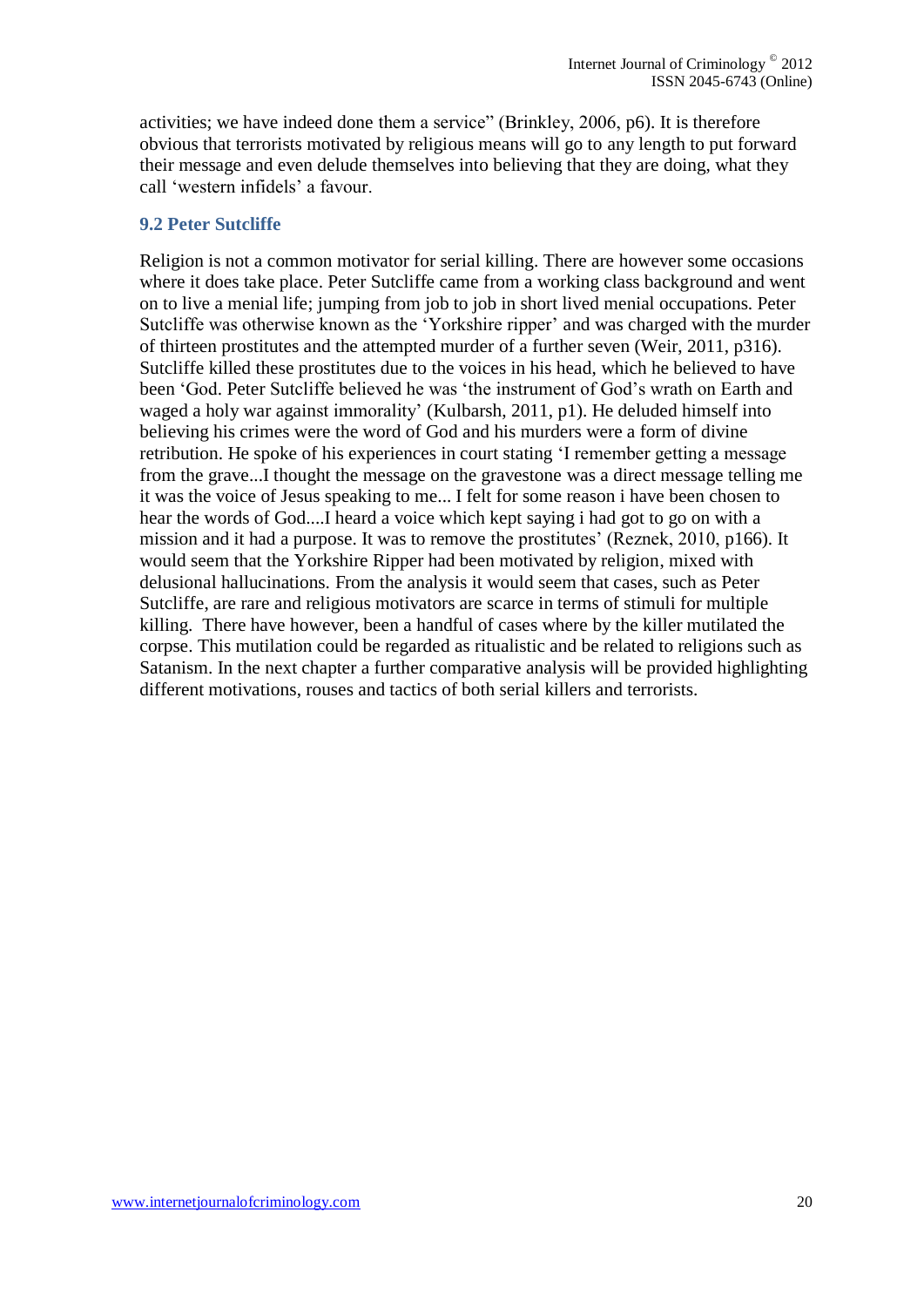#### **10. Further comparative Analysis of serial killers and terrorist behaviour**

To gain a deeper understanding of terrorist and serial killer behaviour, further analysis of tactics and charismatic traits which allow for their behaviour will be examined.

#### **10.1 Rouses**

Although criminological theories have not always been applied to terrorism, there have been similarities in tactics between criminal acts and acts of terrorism. This can be seen in the serial killer Ted Bundy. Bundy had a troubled past, he was made to believe that his birth mother was actually his sister. Finding out that his sister was actually his mother traumatised Bundy greatly and stunted his ability to form empathetic relationships. In fact it may have been the etiology of his violent behaviour. Bundy's life experiences led him to deviate from socially acceptable behaviour and he learnt to fulfil his needs though deviant behaviour. Bundy raped and murdered over thirty women (the exact amount unknown) and also practiced necrophilia. This can be seen as the major form of control over the victim and expresses the need for Bundy to have power. Volunteering at numerous political campaigns and even attending law school, he 'lived a life with no observable hints and sexual psychopathology in their subconscious' (Carich, Fisher & Kohut, p.6).

Ted Bundy was an intelligent man and liked challenges; this led to him preying on the difficult target of pretty, middle class college girls. Knowing he needed to make himself appear vulnerable to gain the trust from the girls, he wore a cast and made a production of being badly hurt. This was in a bid to make his victims feel sorry for him (Schurman-Kauflin, 2008). This ruse was successful as he was able to get close to the considerate victims, which eventually led to their unfortunate deaths. Terrorists have taken note of this technique and adopted it into their own violent political campaigns. 'They believe in the mantra that people are fundamentally unaware of danger and likely to overlook security risks when dealing with the weak' (Schurman-Kauflin, 2008). This plan has seemed to work for terrorists. During the bomb attack on Election Day, of polling stations in Iraq, terrorists used a disabled child as a suicide bomber. The child was allowed to get close to targets due to their seemed vulnerability (Thisislondon, 2005). Other techniques include disguising themselves as medical patients, gaining access into countries they wish to attack with fake Hispanic identities and modelling their behaviour on other killer's effective behaviour (Schurman-Kauflin, 2008).

Another way terrorists mimicked Ted Bundy's guise of being vulnerable, was the attack of a hospital where United States solders were handing out food and toys to Iraq children (MSNBC, 2005). Terrorists would steal toys to make them into bombs, or other harmful substances, then plant them in the hope a US solder will find them in the search for injured children. This shows similarities in both serial killers and terrorists; they both analyse the situation, wait for an opening and if a weakness is exposed, they use it to their advantage.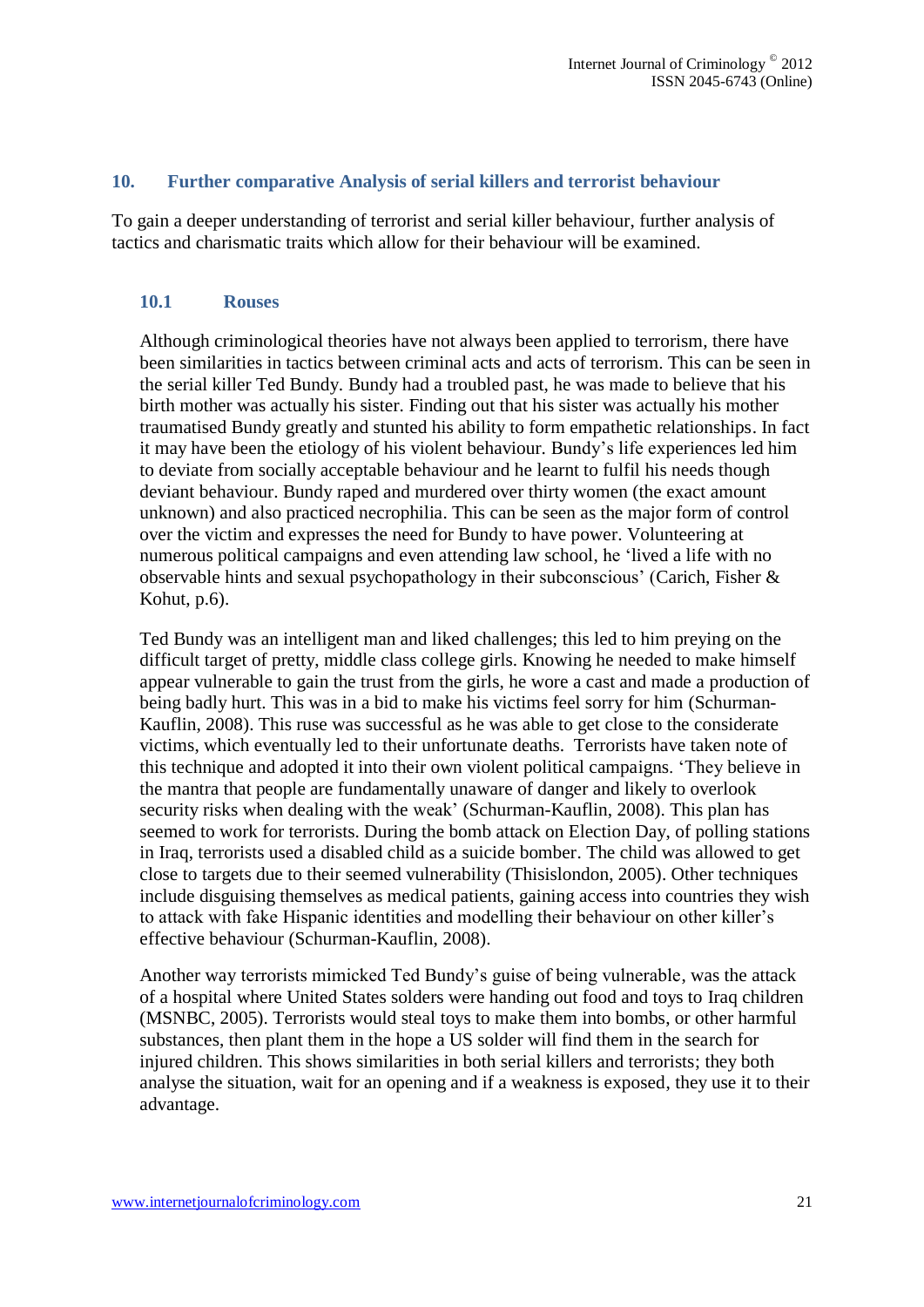## **10.2 Charisma**

Further similarities and differences arise in relation to charisma. Charisma can be a very attractive attribute however; there is a dark side to charisma. Osama Bin Laden has been described as many things including 'evil', 'manipulative' and 'a hero'. One thing for certain however, is that he had charismatic leadership skills. An important characteristic of a strong and charismatic leader is the ability to influence others and a strong sense of personal responsibility. Bin Laden puts forward the visualization for an 'improved future', recruiting members with enrolment videos to help his cause. Osama Bin Laden as the charismatic commander was an attractive recruitment incentive to the Mujahedeen (Jacquard, 2001, P.4). To gain a global audience there is a need for a charismatic leader to guide. Coupled with a violent message this is only possible with media power. Terrorists such as Osama Bin Laden are willing to use whatever means possible to leave their message. As they see it, 'the end justifies the means'.

Theodore Bundy was described as exceptionally charismatic and handsome, charming innocent collage girls with his 'boyish' good looks. Bundy's charisma allowed him to manipulate his victims into trusting him. He did not look or act like a monster in his exterior persona. John Wayne Gacy, although not handsome, was charismatic during his clown act, where he lured people into a false sense of security. Charismatic serial killers are able to lure their targets into their victimisation, whereas uncharismatic serial killers tend to choose vulnerable targets; such as prostitutes who provide anonymity for the killer and an elevated chance that no-one will report them missing. In addition to the rouses and charisma, similarities and differences arise with sexual deviance; this will be examined in the next chapter.

## **10.3 Sexual deviancy**

Both terrorists and sexual serial killers both use rape as a weapon to dominate their victims, 'Each year there are 1000 reported rapes by paramilitary in Northern Ireland' (Schurman-Kauflin, 2008). One 16 year old girl was raped, beaten and tied to a lamppost for the mere fact that she broke up with the son of an IRA commander. Acts such as this send a chilling message to the enemy and their local community. Despite being common, sexual violence within terrorist organisations is almost completely hidden and the least discussed aspect of it. Dr Deborah Schurman-Kauflin states that 'those who show an interest in terror groups coupled with a propensity to attack females are more likely to join terror organizations than those who do not have this propensity' (Schurman-Kauflin, 2008). Male dominance is evident in terrorist groups particularly in organisations such as Al Qaeda. This draws sexual deviants into extremist organisations and can prove to be an explosive deadly mix that breeds psychopaths.

Terrorists such as Islamic fundamentalists, twist holy scriptures and interpret them incorrectly, including segments from the Qur'an such as 'Therein are bashful virgins whom neither man nor jinee(demon)will have touched before. Which of your lords blessing would you deny?'(Koran, 55:56-57). Some interpret this as instructing violence and sexual assault. Whether using sexual assault for power or condoning it as God's word, perpetrators only partake in this behaviour because of their own deviancy and because they want and enjoy it. This is both a common act in terrorists and serial killers.

Serial killers who both kill and sexually assault their victims have been described as committing the 'ultimate crime'. Serial sex homicide is relatively new in terms of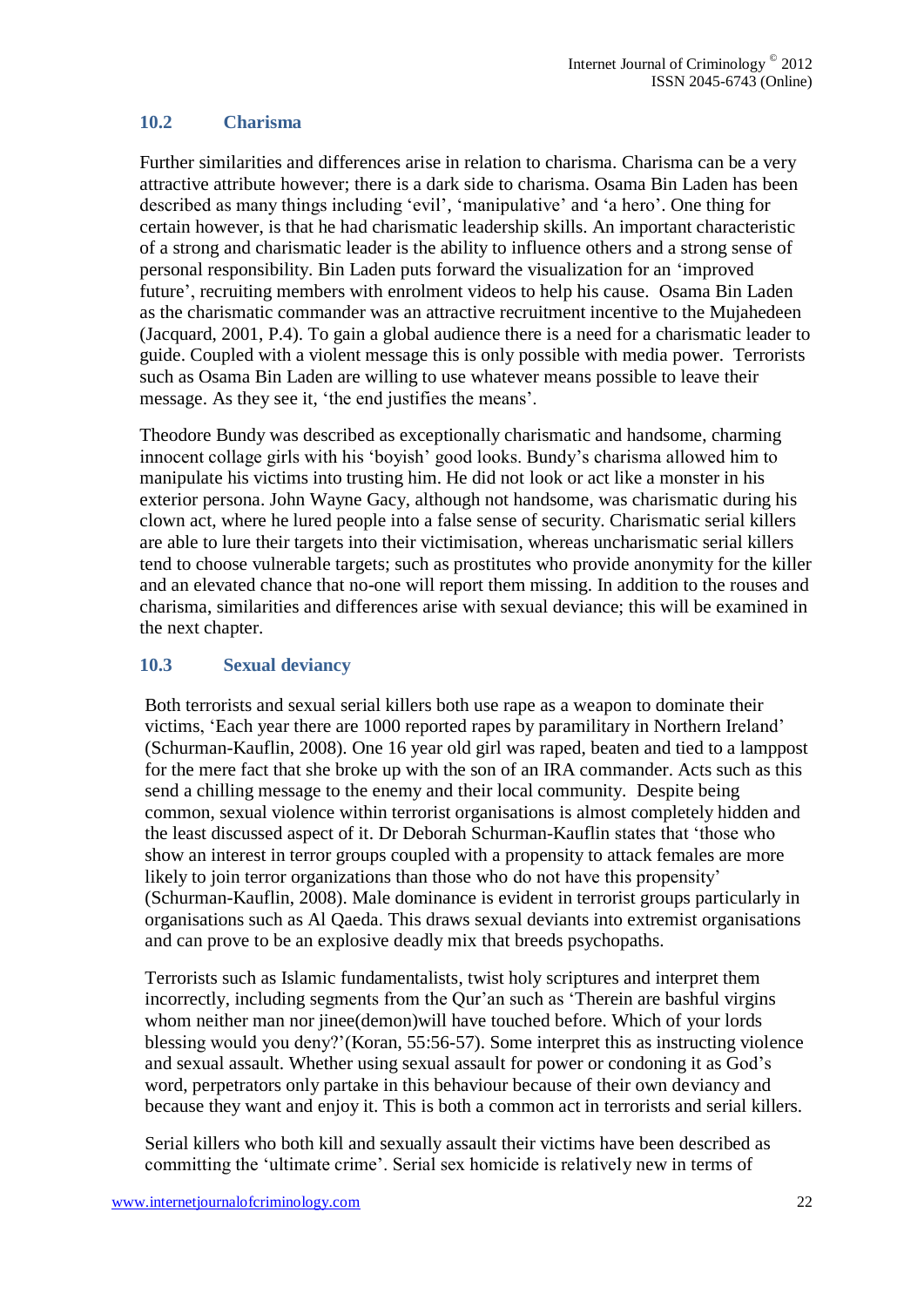homicide. Ressler Burgess and Douglass developed a conceptual framework for understanding sexual homicide stating different interacting components. What seems to arise from their framework is how 'formative events' affect the serial murderer events 'include direct trauma (physical and/or sexual abuse and indirect trauma (witnessing family violence) (Ressler, Burgess, Douglas, 1992, p71). The child is not protected during or in recovery from the trauma 'his external environment does not address the negative consequences of the event' (Ressler, Burgess, Douglas, 1992, p71).It is thought that the child develops different thought patterns, leading to the development of fantasies, due to the trauma. These fantasies play out before and during attacks, driving the serial killers twisted feelings. Other aspects of conceptual framework include psychological and social explanations which have been previously addressed.

Similarities arise during acts of degradation. Both serial killers and terrorists cover their faces or the victims face; David Parker Ray covered both the victim's mouth and eyes during his brutal attacks. In a film Parker Ray created, a victim who was lucky to escape with her life named Kelli Garrett, is seen tied down on a weight bench with 2 inches of duct tape over her mouth and eyes (Fielder, 2010, p213). By covering their faces, or the victims, they are able to create more fear and their anonymity remains intact. This can also be seen in videos from Al-Qaida, whose faces are fully covered with balaclavas. This further shows that both serial killers and terrorists want and need to create fear. Sexual deviancy is present in both serial killers and terrorists. Sexual deviants seek out terror groups which hold traits, such as dominance over females, to act out their twisted fantasies. Serial killers use sexual gratification to drive their acts of violence. There is however opportunity rapists, who give into sexual deviancy because other are. The Beslan school hostage crisis, highlights how when given a chance sexual deviancy can breed. Armed separatist militants sieged a school in Russia; they stormed the school with incendiary rockets and other heavy weapons, demanding an end to the Chechen War. The armed militants held over 1100 people hostage including children (BBC NEWS, 2004). Over half of the hostages were killed, but what was so shocking about the attack was the brutal rape of the women and children. The violation of the innocent victims had nothing to do with their cause, it would seem that opportunity struck and they indulged in their sick fantasies.

This differs from sexual serial killers who are motivated by their fantasies and kill for sexual fulfilment. Although in different forms, it seems that in some cases both serial killers and terrorists can be labelled as sex offenders. In the next chapter a table of traits of both serial killers and terrorists is displayed.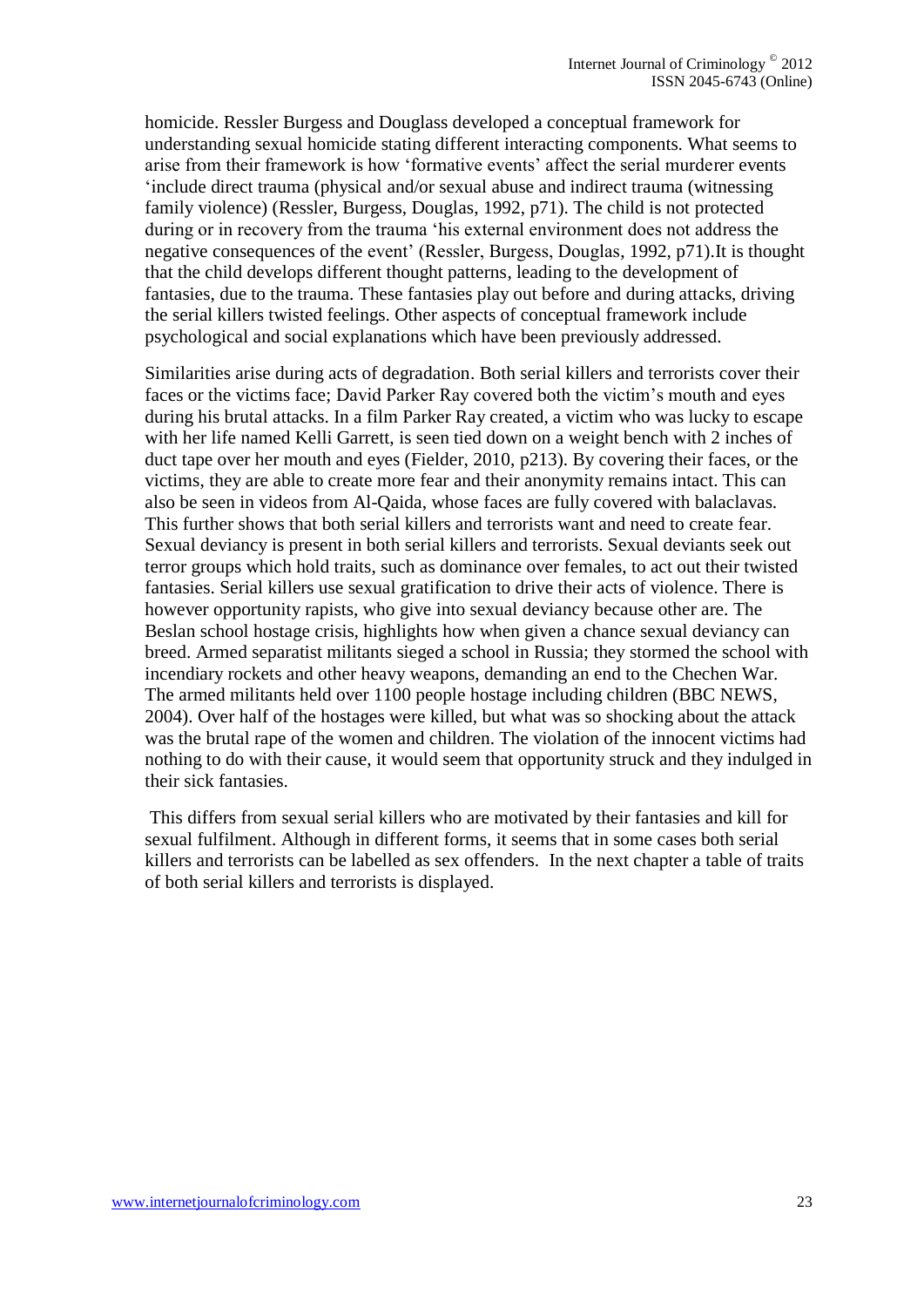## **11. Table**

To illustrate aspects of serial killers and terrorists activities, the table below has been developed to simply categorise characteristics such as an intimate or detached method of murder. Establishing these features within a table, a larger sample of information is provided allowing for a better analysis.

## *11.1 Table 3*

| <b>Name</b>                                        | <b>Confirmed</b><br>victims | <b>Suspected</b><br>victims                                                                         | <b>Country</b>          | <b>Intimate</b><br>or<br>detached<br>killing | <b>Sexual</b><br><b>Assault</b> | <b>Background/</b><br>childhood                                                                                                                     |
|----------------------------------------------------|-----------------------------|-----------------------------------------------------------------------------------------------------|-------------------------|----------------------------------------------|---------------------------------|-----------------------------------------------------------------------------------------------------------------------------------------------------|
| John<br><b>Wayne</b><br>Gacy                       | 33                          | 33                                                                                                  | United<br><b>States</b> | Intimate                                     | Yes                             | -Alcoholic father<br>who often beat him<br>and his mother.<br>-Subjected to<br>physical and mental<br>abuse from his father<br>throughout his life. |
| <b>Kenneth</b><br><b>Alessio</b><br><b>Bianchi</b> | 12                          | 15                                                                                                  | United<br><b>States</b> | Intimate                                     | Yes                             | -Shuffled from home<br>to home<br>-Emotionally<br>deprived and<br>damaged                                                                           |
| <b>Ted</b><br><b>Bundy</b>                         | 37                          | $50+$                                                                                               | United<br><b>States</b> | Intimate                                     | Yes                             | -Grew up believing<br>his mother was his<br>sister                                                                                                  |
| <b>David</b><br><b>Parker</b><br>Ray               | 14                          | 60                                                                                                  | United<br><b>States</b> | Intimate                                     | Yes                             | -Abused by father<br>-Raised by<br>grandfather                                                                                                      |
| <b>Bin Laden</b>                                   | 2,977                       | 3500                                                                                                | Saudi<br>Arabia         | Detached                                     | Unknown                         | - Born into a rich<br>family                                                                                                                        |
| <b>Johnny</b><br><b>Adair</b>                      | Unknown                     | Unknown,<br>however<br>suspected<br>to have<br>killed<br>many<br>catholic<br><b>IRA</b><br>members. | Northern<br>Ireland     | Detached                                     | N <sub>o</sub>                  | -Grew up in the<br>northern Ireland<br>conflicts.<br>-Came from a poor<br>background<br>- surrounded by<br>violence                                 |
| Abu<br>Musab al-<br>Zarqawi                        | Unknown                     | $1000 + of$<br>Shias and<br><b>US</b> forces                                                        | Jordan                  | Detached                                     | Unknown                         | -Was involved In<br>street violence as a<br>child                                                                                                   |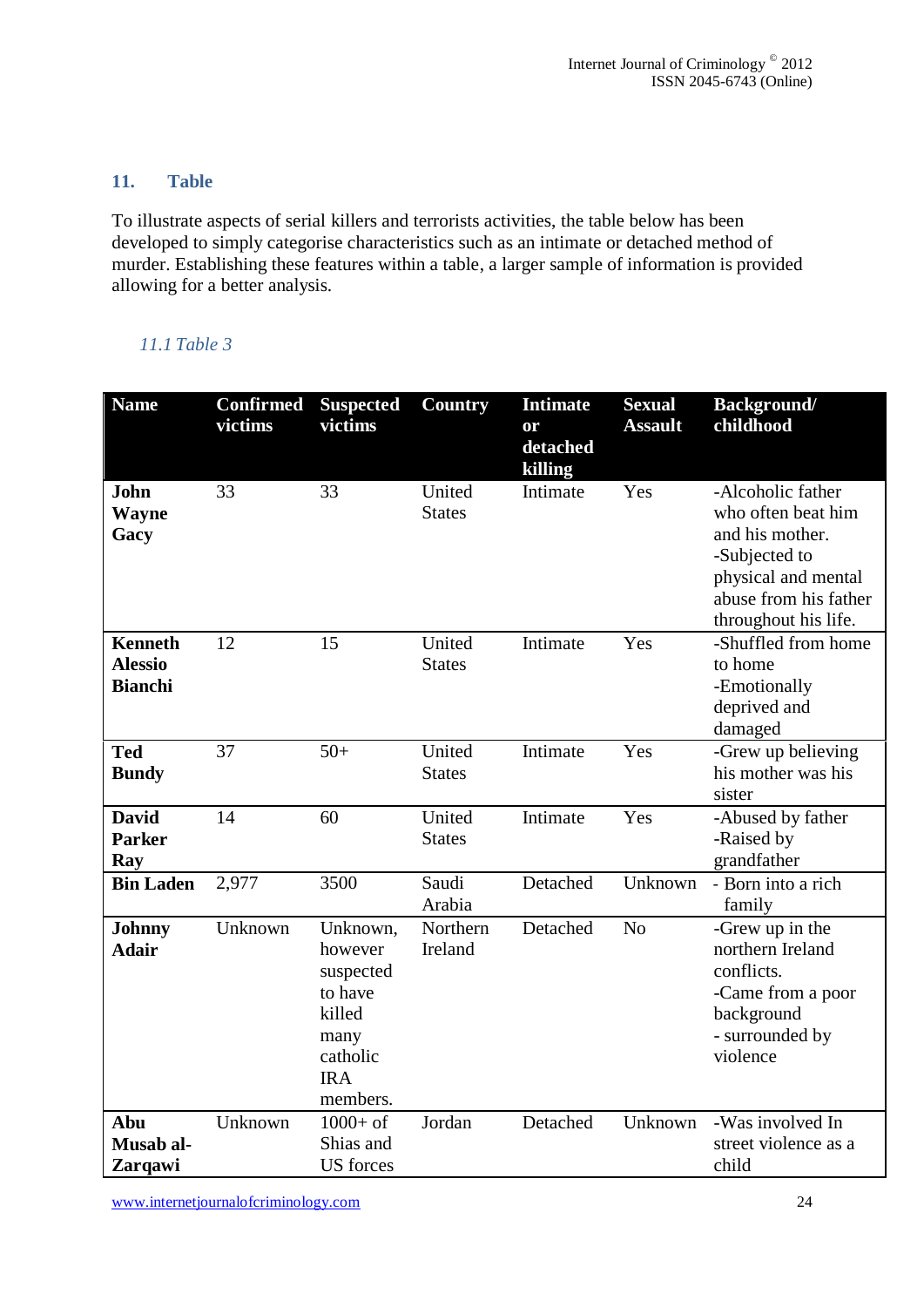## **12. Table 3 Analysis**

The table shows a correlation between serial killers and intimate killings. This contrasts terrorists who use detached methods such as bombs. The American Psychiatric Association, states that 'victims of serial killers are more often strangled, beaten or knifed rather than shot' (American Psychiatric Association, 1987, p484). This is due to the close interaction of the contact weapon which can often reflect the motivation of the killer in terms of sexual gratification. The majority of serial killers are sexual sadists and share traits such as dissociative ego states, narcissistic traits and anti-social behaviour. They become aroused by the act of murder and power they have over the victim. Although this differs from terrorists' motives they do share similar traits. Depraved sexual sadists such as David Parker Ray filmed the atrocities he committed to women, thus creating more humiliation and fear. This is not unlike terrorists who film their brutal behaviour, in a bid to show their power and spread their beliefs.

What can be linked to intimate killings is the concept of power. The serial killer typologies show the power/control serial killer who gains sexual gratification from the power they hold over the helpless victim. The power/control serial killer uses intimate methods of murder to relish in in the victims pain and to watch them die. Terrorists are not motivated by the pleasure of killing; they want to kill but are not driven by the 'intimacy'. There are terrorists who torture and kill however, to truly get their message out; a larger measure of destruction needs to be accomplished. This can be seen in attacks such as 9/11 and the continuous suicide bombs inflicted on the Middle East.

What is also apparent is the difference in victims. Although as explained above serial killers' kills are more intimate, it is clear that terrorists' attacks create a greater number of victims. Osama Bin Laden killed nearly 3000 people in only one of his attacks. Even though he did not metaphorically 'pull the trigger', he indirectly murdered them. This does not make him any less a multiple murderer. To determine how deprived a serial killer is, many focus on their number of victims and methods. The same is not true with terrorists such as Bin Laden. The table shows that Bin Laden has killed over 3000 people however, the exact number in unknown due to his indirect methods of murder. This does not make him any less responsible or deprived. The graph shows that John Wayne Gacy killed 33 people; this could seem insignificant compared to Bin Laden's murder of over 3000 however, the loss of one life is not any less meaningful than the loss of many. The death of any human life at the hands of another is an atrocious act of wrongdoing and making a terrorist and a serial killer just as criminal as one another.

Another aspect of the table relates to their upbringing. Ressler, Burgess & Douglas (1988) found that both types of offenders often experienced childhoods of physical and emotional abuse, as well as perceptions of unfair treatment within the family. This can be clearly seen on the table and all serial killers used in previous chapters have a positive correlation with childhood abuse or an unstable upbringing. Although this is not 100% the same as terrorists, many terrorists did have a volatile upbringing or were born into extremism .Due to the violence surrounding them and their community. The table therefore shows both similar and dissimilar aspects of terrorism and serial killing throughout their criminal career, and their pathway to it.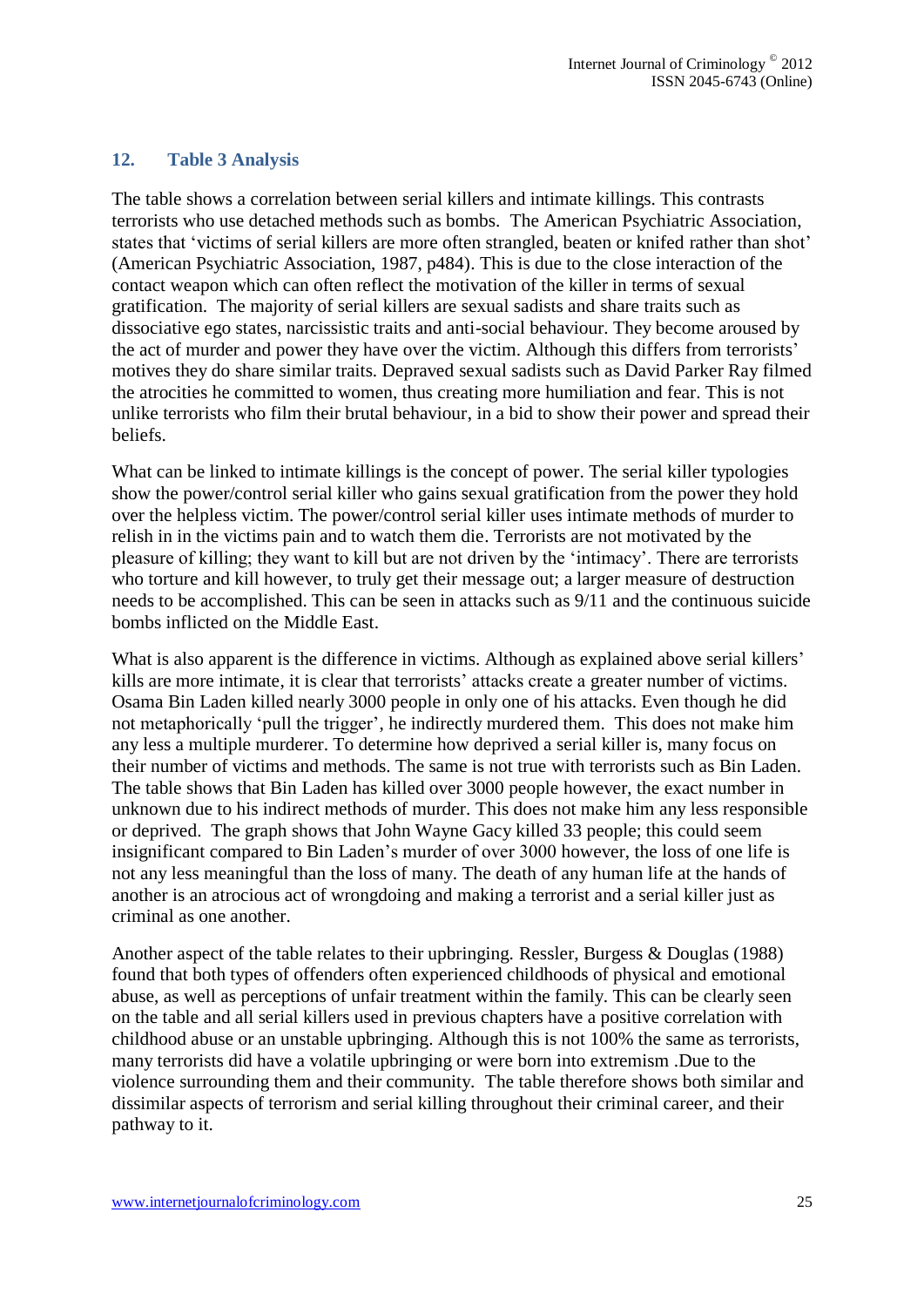## **13. Conclusion**

It seems plausible to claim that the actions of criminals are associated with their past and present situations, relating with and within their 'individual variation'. Despite this not all individuals will act the same within the same location. This leads to the accountability of an individual's characteristics, in relation to their pathways into crime (predispositions /social bonds and attachments) as motivations for criminality. Davison however, argues that the 'direct cause of social acts like crime is the *reason* (or motivation) a person has for committing the act' (Davison cited in Wikstrom & Sampson, 2003, p123) traditionally being the criminals desires. These desires include the notion of security, financial gain and respect. Post, Sprinzak and Denny (2002) interviewed 35 incarcerated terrorists; many of which spoke of the positive reinforcement they received from joining terror groups. 'Families of terrorists who were wounded, killed or captured enjoyed a great deal of economic aid and attention. And that strengthened popular support for the attacks' (p177) their financial and security desires were met when they participated in violence. In addition to positive reinforcement indirectly causing offending behaviour is a motivation for criminality. Ideology is rife in Middle Eastern cultures which has an impact on others beliefs, wishes and considerations. This can indirectly lead to criminal behaviour, further showing the influence your surroundings can have.

Terrorists can feel resentful that their lives do not resemble what they desire. They watch their community and family suffer while others relish in more than they need. They feel hopeless and desperate which leads to irrational thinking, this thinking drives extremism. Although highlighted in a previous chapter, psychopathy is rarely present in terrorists. They do however feel the need to be accepted. They feel alone in the world and that no one will save them. This coupled with support from society, breeds terrorists. They hope that by joining a terrorist organisation, they can escape from the society they fear or disagree with. They join even if it means death. Twisted scriptures lead the terrorist to believe his actions will bring peace or 'save' others. However, they recognise that using peaceful methods will not suffice. Being non-violent against violence is impossible. Although terrorists tend to view their actions as necessary, they do inflict terror, pain and death upon many innocents making them cruel ruthless criminals.

Whereas terrorists are rising up against governments and countries, serial killers differ by keeping it personal. As highlighted in above chapters, serial killers tend to have violent and volatile childhoods. This coupled with psychopathy, can cause highly damaging effects. They take their anger out on people who represent the person who hurt them. Ted Bundy's victims shared the same trait of brown hair; representing to him the brown haired female who once broke his heart. Serial killers enjoy watching the life leave someone's eyes and enjoy the power they hold over the victim. This is what drives them to kill and kill again. Terrorists kill as they view it as necessary to their cause, no matter how irrational that cause may be. A painful childhood or a life within an oppressive regime does not make them any less accountable for their actions. The murder of three thousand is not any more criminal than the murder of one. Many are abused and do not go on to abuse. Similarly thousands live in awful conditions, surrounded by starvation and violence, and do not become terrorists. For the majority violence is not the answer however, for the few giving into their dark side seems like the easier option.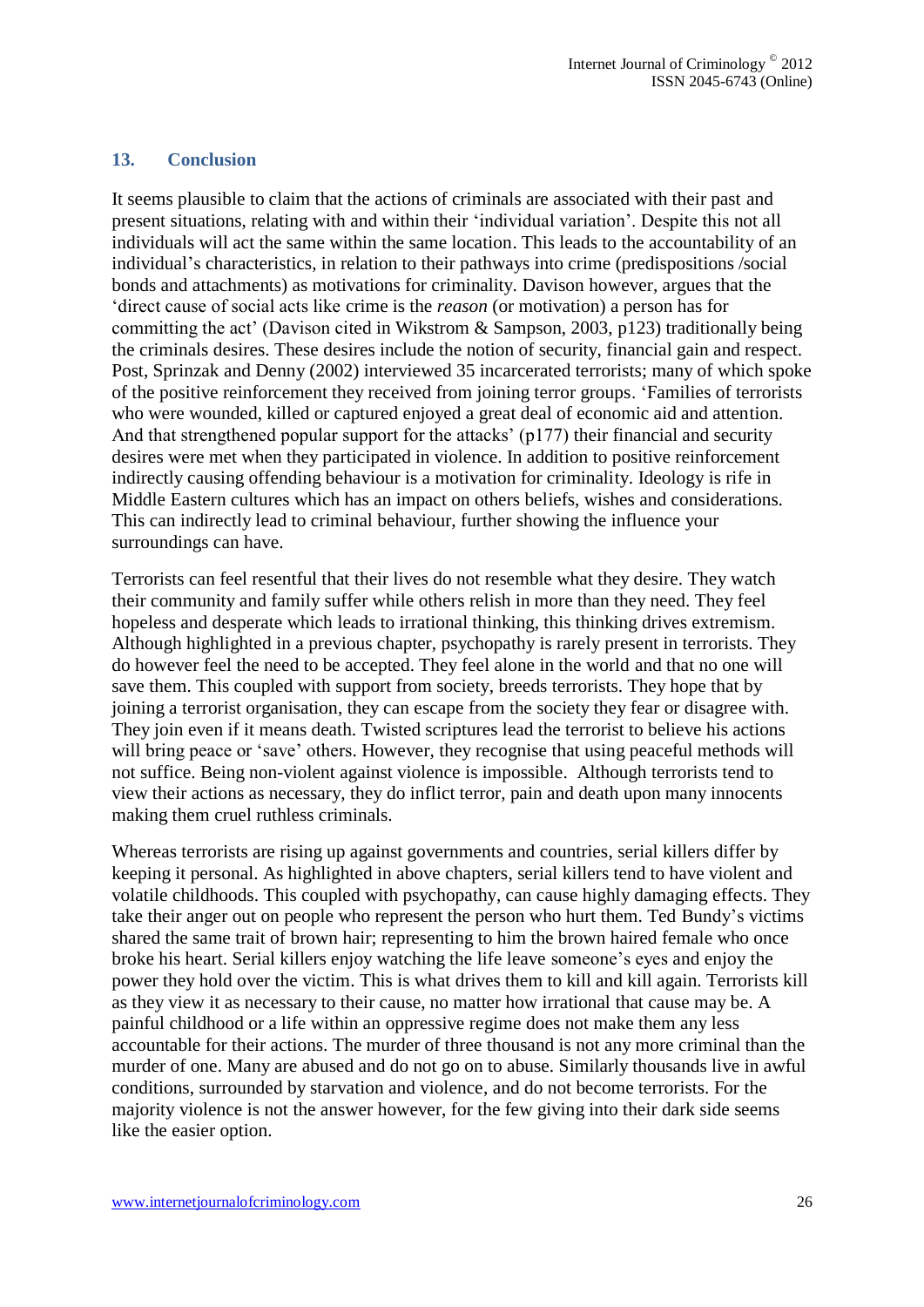It is clear that one of the main similarities between terrorists and serial killers is their desire to strike fear into the victims and the victims' families. They lure their victims into false senses of security and strike. Whether it is with a knife or the detonation of the explosive vest they are wearing. They both share traits that are cold and calculating, relishing in the fear they create. They have a need and want to destroy human life. Both are as deadly and as criminal as one another and need to be stopped. The threat of terrorism is growing worldwide and the dangers of serial killers have dated back to the  $15<sup>th</sup>$  century. In examining why these criminals commit these crimes and how their pathway in life led to this behaviour there is hope to counter it.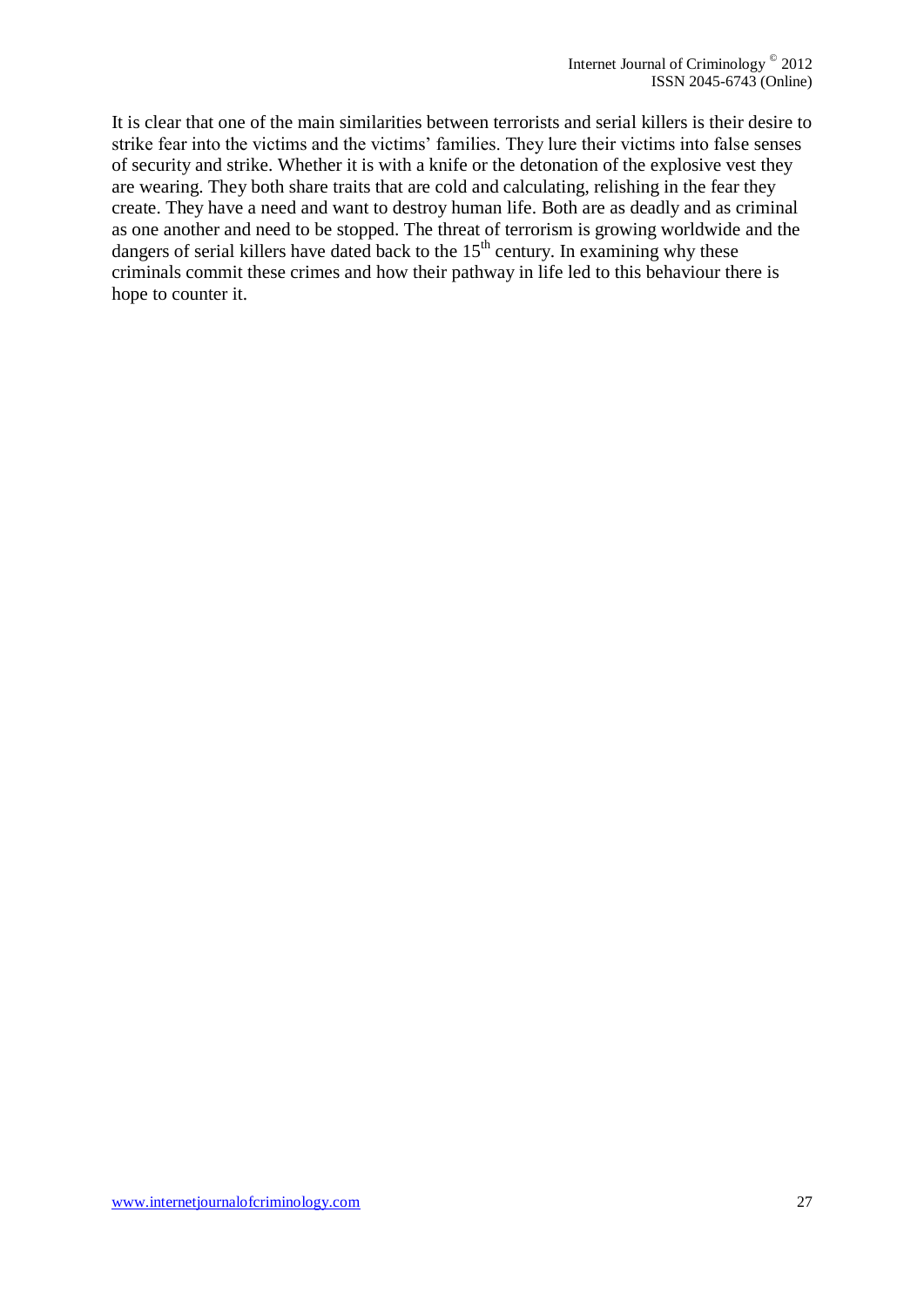## **References**

Adair, J (2009). *Mad Dog*. London: John Blake Publishing Ltd. p1-257

American Psychiatric Association (1987). *Psychiatry Update: The American Psychiatric Association Annual Review*. USA: American Psychiatric Press

BBC. (2004). *Mass funerals while Russia mourns.* Available: http://news.bbc.co.uk/1/hi/world/europe/3630518.stm. Accessed 10/01/12

BBC. (2006). *Zarqawi killed in Iraq air raid.* Available: http://news.bbc.co.uk/1/hi/world/middle\_east/5058304.stm. Accessed 10/02/12

BBC. (2005). *Shipman 'killed early in career.* Available: http://news.bbc.co.uk/1/hi/england/manchester/4210581.stm. Accessed 10/01/12

BBC. (2009). *Sharia.* Available: http://www.bbc.co.uk/religion/religions/islam/beliefs/sharia\_1.shtml.

Accessed 9/12/11

Berry-Dee, C (2003). *Talking with Serial Killers*. Hampshire: Blake Publishing

Berry-Dee, C (2005). *Talking with serial killers 2*. Hampshire: The New Criminologist. p1- 288

Boffey, D Biggs, A. (2010). *Grinning shyly at his mother's side, the boy who now calls himself the Crossbow Cannibal.* Available: http://www.dailymail.co.uk/news/article-1282583/Stephen-Griffiths-The-shy-boy-calls-Crossbow-Cannibal.html. Accessed 20th Jan 2012

Brinkley, D (2006). *Radical Theology as a Destabilizing Aspect of the 21st Century Strategic Security Continuum*. Pennsylvania: U.S. Army War College

Carich, M Fisher, D Kohut, M. *Sexual Murder and Sexual Serial Killers:Towards A Mind-Body Developmental Theory*. p1-29

Comte, A. (1976)*The Foundations of Sociology.* London: Nelson

Coomber, R. (1997) 'Using the Internet for Survey Research' Sociological Research Online, vol. 2, no. 2, http://www.socresonline.org.uk/2/2/2.html

Dixon, C (2011). *The Crossbow Cannibal*. London: John Blake Publishing Ltd

Dietz, P. (1986). Mass, Serial and Sensational Homicides.62 (5), p477-490

Eisenhardt, K. (1989). Theories from Case Study Research. *The Academy of Management Review*. 14 (4), p532-550

Fielder, J (2010). *The Chamber of Horrors*. London: John Blake Publishing Ltd. p1-306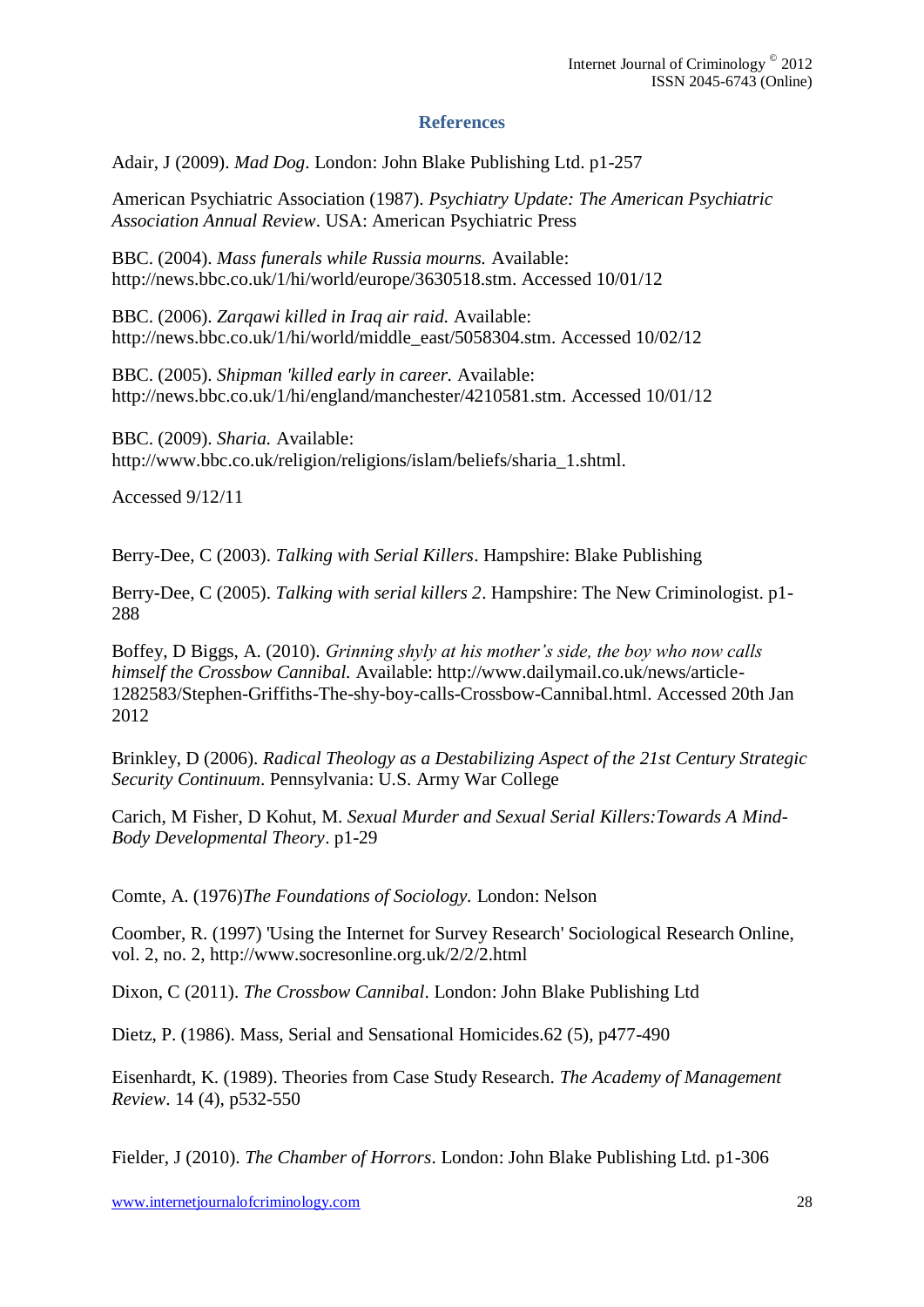Jacquard, R (2002). *In the name of Osama Bin Laden*. London: Duke University Press

Kulbarsh, P. (2011). Hallucinations: The Ultimate Betrayal of the Mind. *Durham Crisis Intervention Team*. 1 (9), p1-8

Landau, E (2002). *Osama bin Laden: a war against the West*. Connecticut: Twenty-First Century Books. p1-138

LondonEveningStandard. (2005). *Disabled child in suicide attack.* Available: http://www.thisislondon.co.uk/news/disabled-child-in-suicide-attack-7082895.html. Last accessed 21/03/12

Martin, G (2010). *Understanding Terrorism*. 3rd ed. USA: SAGE

Mann, D. (2005). *The BTK Killer: Portrait of a Psychopath.* Available: http://www.medicinenet.com/script/main/art.asp?articlekey=50579&page=2. Accessed 20th march 2012

Maxwell, J. A. (1996). *Qualitative research design: An interactive approach*. Thousand Oaks, CA: Sage

Michaud, S Aynesworth, H (2000). *Ted Bundy: Conversations with a Killer*. Texas: AuthorLink

Merari, A. (1990). *The readiness to kill and die: Suicidal terrorism in the Middle East*. In W. Reich (Ed.), *Origins of terrorism*. Cambridge: Cambridge University Press.

Merton, R.K. (1938) 'Social Structure and Anomie', *American Sociological review, 3: 672- 82*

Molson, D (2010). *With Love To Humanity*. USA: Xlibris

MSNBC. (2005). *More deadly blasts shatter Iraqi cities.* Available: http://www.msnbc.msn.com/id/10107233/ns/world\_news-mideast\_n\_africa/t/more-deadlyblasts-shatter-iraqi-cities/#.T6CwblJqS0q. Accessed 10/01/12

Nasaw, D. (2009). *South Carolina serial killer is shot dead.* Available: http://www.guardian.co.uk/world/2009/jul/07/south-carolina-serial-killer. Accessed 20/03/12

Natarajan (2011.) *Introduction to international criminal justice*. NY: McGraw Hill

Ozeren, S (2007). *Understanding Terrorism: Analysis of Sociological and Psychological Aspects*. Netherlands: IOS Press

Perlmutter, D (2004). *Investigating Religious Terrorism and Ritualistic Crimes*. Florida: CRC Press

Philbin, T Philbin, M (2009). *The Killer Book of Serial Killers*. Illinois: Sourcebooks

Post, M Sprinzak, E Denny, L (2002). *The Terrorists in Their Own Words: Interviews with 35 Incarcerated Middle Eastern Terrorists*. Georgetown University: Frank Cass & Company